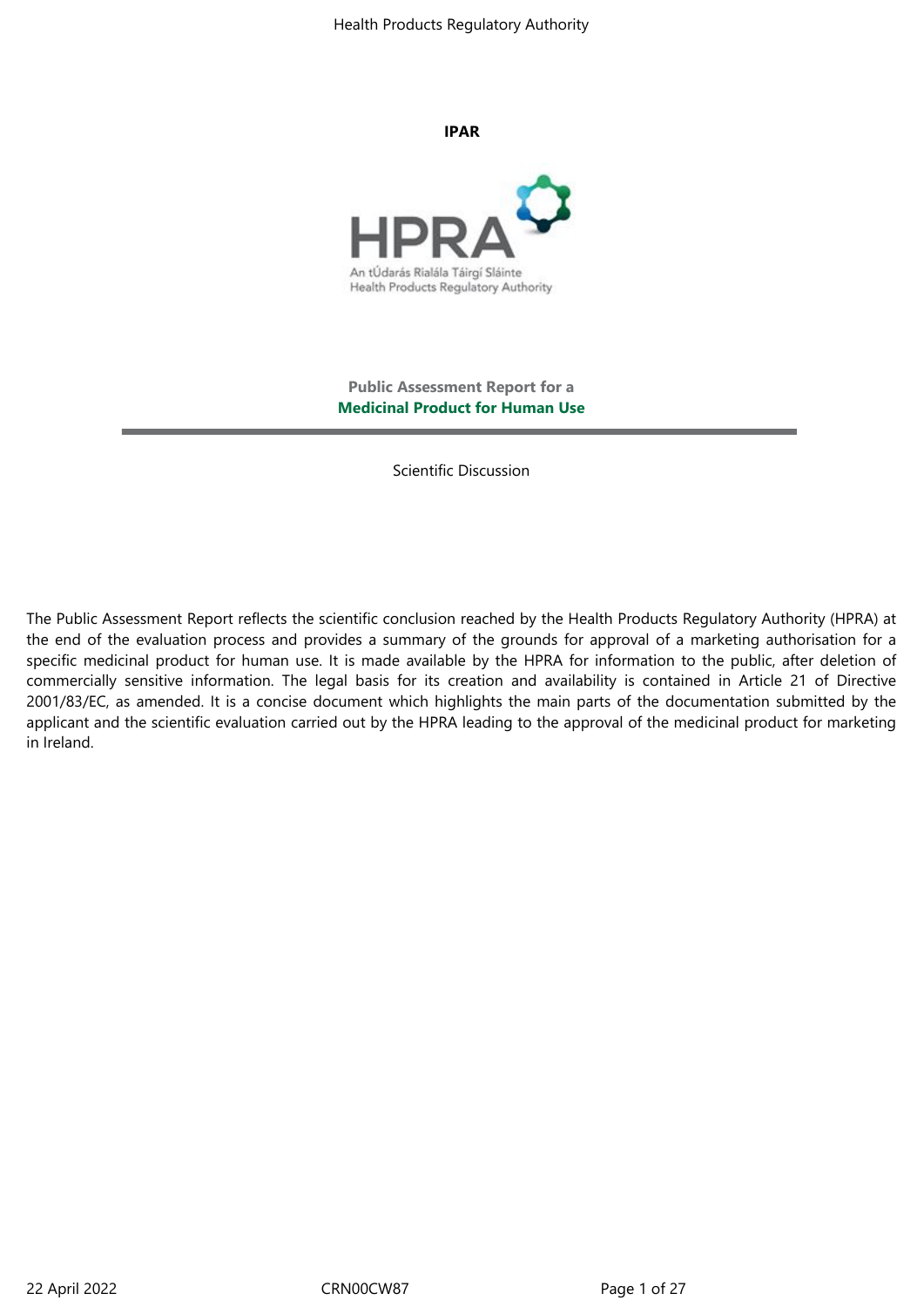### **CONTENTS**

- I. INTRODUCTION
- II. QUALITY ASPECTS
- III. NON-CLINICAL ASPECTS
- IV. CLINICAL ASPECTS
- V. OVERALL CONCLUSION AND BENEFIT-RISK ASSESSMENT
- VI. REVISION DATE
- VII. UPDATE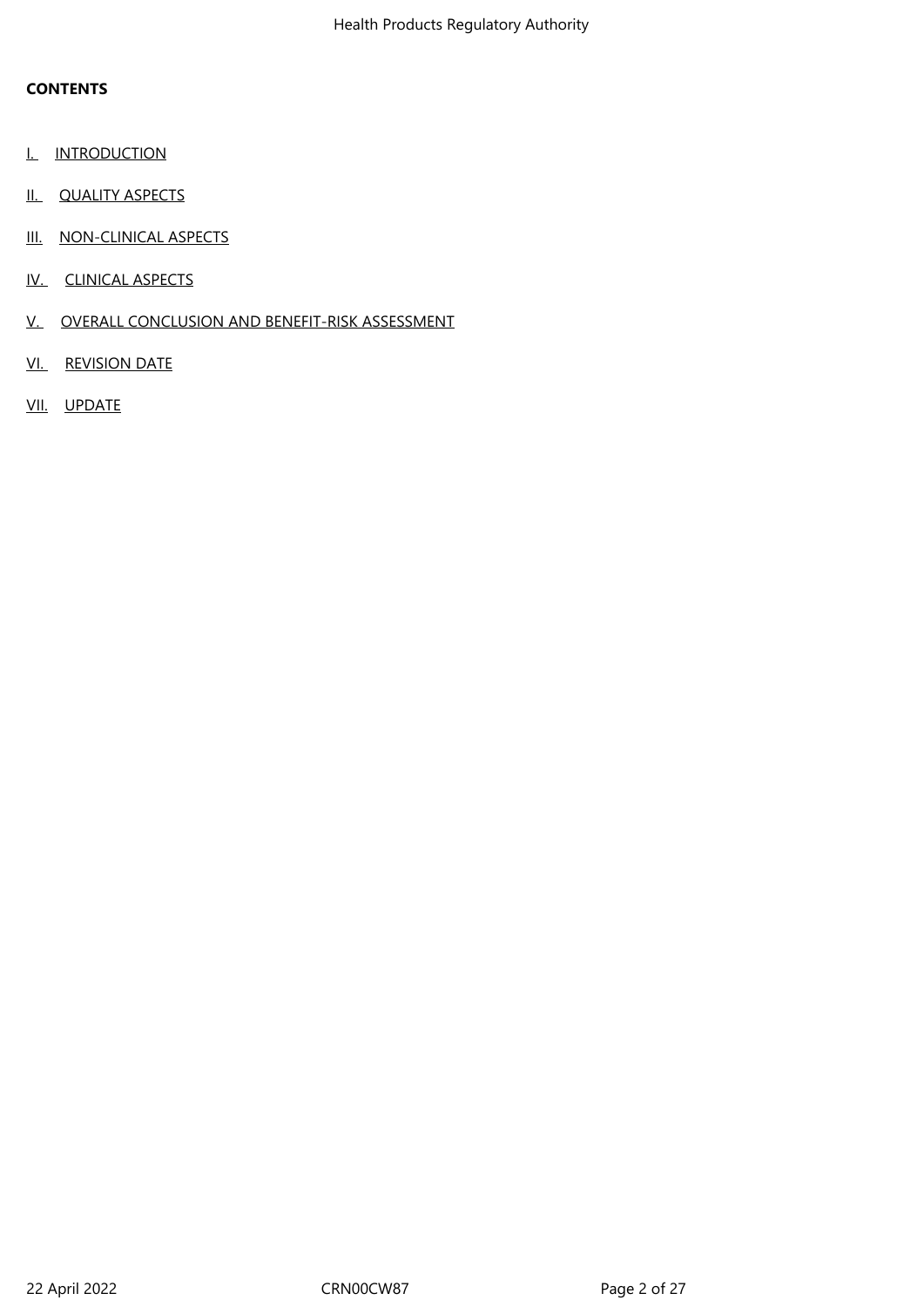### **I. INTRODUCTION**

This product was initially authorised under procedure number UK/H/7015/001 with the UK as RMS. The responsibility of RMS was transferred to Ireland on 20th March 2019 under procedure number IE/H/0963/001.

Please note the following detail for the product in IE:

Marketing Authorisation Number: PA2325/016/001 Marketing Authorisation Holder: Alliance Pharma Limited

The current Summary of Product Characteristics (SmPC) for this medicinal product is available on the HPRA website at www.hpra.ie.

The UK public assessment report published at the time of the initial marketing authorisation is provided herein. Based on the review of the data on quality, safety and efficacy, the Medicines and Healthcare products Regulatory Agency [\(MHRA\) gran](http://www.hpra.ie/)ted Alliance Pharmaceutical Limited a Marketing Authorisation for the medicinal product Xonvea 10 mg/10 mg gastro-resistant tablets (PL 16853/0147) on 03 July 2018. For ease of reading the product may be referred to as 'Xonvea' in this scientific summary. In addition, the product may be referred to as 'Diclectin', the proposed name used during the assessment of the application.

Xonvea is a Prescription Only Medicine (POM) indicated for the treatment of nausea and vomiting of pregnancy in women who do not respond to conservative management.

The application for Xonvea was submitted as a full mixed application under Article 8(3) of Directive 2001/83/EC, as amended, supported by non-clinical and clinical studies submitted by the applicant, as well as bibliographic data.

The product is a gastro-resistant tablet containing a fixed dose combination (FDC) of 10 mg doxylamine succinate (an antihistamine) and 10 mg pyridoxine hydrochloride (Vitamin B6), as the active substances. Doxylamine succinate and pyridoxine hydrochloride provide anti-nauseant and antiemetic activity. The mechanism of action of Xonvea is unknown. The delayed action of Xonvea permits the night-time dose to be effective in the morning hours, when the patient needs it most.

Despite the proven efficacy of the fixed dose combination of doxylamine and pyridoxine in the treatment of nausea and vomiting of pregnancy (NVP), its mechanism of action is not well established since the etiology of NVP is not well-known.

The delayed-release, fixed dose combination of doxylamine succinate and pyridoxine hydrochloride, as a treatment for nausea and vomiting of pregnancy, has a long history, being first introduced to the United Kingdom (UK) in a product marketed by Merrell Dow in 1958 as Debendox, a triple active delayed-release combination containing 10 mg of each of doxylamine succinate, pyridoxine hydrochloride and dicyclomine hydrochloride. The product was reformulated in 1976 and dicyclomine hydrochloride was removed as it was found not to contribute to the anti-emetic properties of the drug combination. The reformulated product was available as Debendox in the UK and Australia, Lenotan in Germany, Merbental in Spain and Bendectin in North America. In 1983, Merrell Dow voluntarily withdrew the product from the market, for non-medical reasons, citing litigation burdens and adverse publicity affecting the product. Debendox has not been on the UK market since the 1980s.

The current delayed-release formulation of Diclectin (Xonvea) has been on the Canadian market since 1979 under the trade name Diclectin, and on the US market since 2013 under the trade name Diclegis. The proposed product, Xonvea, contains the same active ingredients, route of administration, dosage form, strength and conditions of use as Debendox/Bendectin, as reformulated in 1976.

During assessment of the application major objections were raised with respect to the pharmacokinetic and efficacy data submitted. The application was considered by the Committee on Human Medicines (CHM) at their meetings in July 2017 and May 2018. In response to the CHM advice, the applicant provided additional data and detailed clarification of the points that had been raised. The information provided was adequate and the issues were resolved.

The non-clinical dossier is largely based on available data in the published literature, with genotoxicity (both *in vitro* and *in* vivo studies) studies being conducted by the applicant.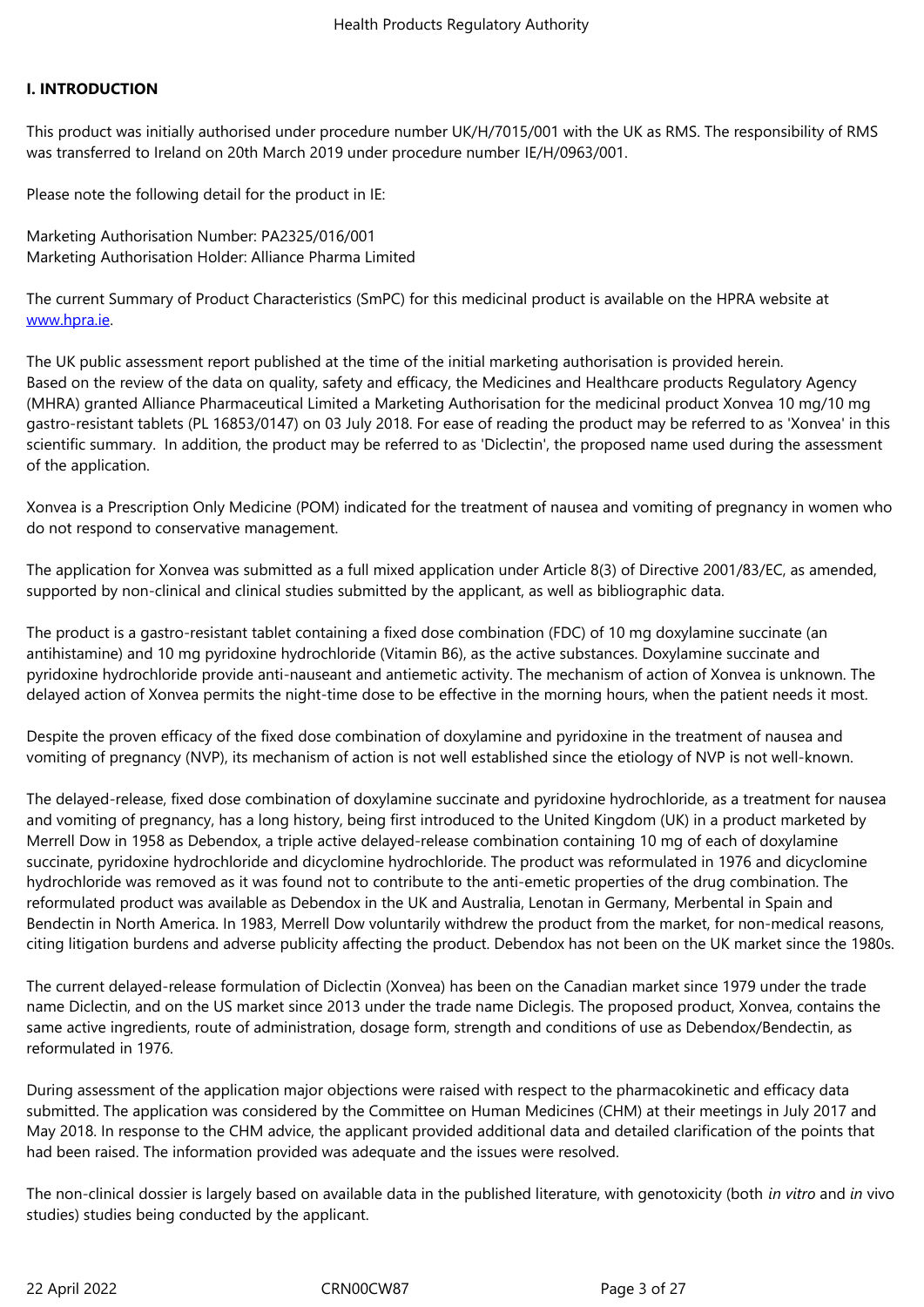The clinical dossier supporting this application consisted of clinical studies, evidence from published literature and postmarketing data from other countries. The clinical studies are stated to have been conducted in accordance with the current ICH – GCP guidelines. It is presumed that the literature-based studies, which cover a long period of time, were generally conducted in line with the prevailing standards at that time.

The application was granted a Paediatric Investigation Plan (PIP) waiver.

The MHRA has been assured that acceptable standards of Good Manufacturing Practice (GMP) are in place at all sites responsible for the manufacture, assembly and batch release of these products.

No new or unexpected safety concerns arose during review of information provided by the Marketing Authorisation Holder.

It was judged that the benefits of taking Xonvea outweigh the risks.

### **II. QUALITY ASPECTS**

### **II.1Introduction**

The submitted documentation concerning the proposed product is of sufficient quality and meets the current EU regulatory requirements.

The quality overall summary has been written by an appropriately qualified person and is a suitable summary of the pharmaceutical aspects of the dossier.

Xonvea 10 mg/10 mg gastro-resistant tablets are white, round, film-coated tablets with a pink image of a pregnant woman on one side.

Each gastro-resistant tablet contains 10 mg doxylamine succinate and 10 mg pyridoxine hydrochloride, as the active substances. The product also contain pharmaceutical excipients in the tablet core, coating, waxing and printing ink, namely, microcrystalline cellulose, magnesium trisilicate, croscarmellose sodium, magnesium stearate, colloidal anhydrous silica, hypromellose (E464), macrogol 400 (E1521), macrogol 8000 (E1521), methacrylic acid-ethyl acrylate copolymer (1:1), talc (E553b), sodium bicarbonate (E500), sodium lauryl sulfate (E487), triethyl citrate, simeticone emulsion, titanium dioxide (E171), polysorbate 80 (E433), carnauba wax, shellac, Allura Red AC aluminum lake (E129), propylene glycol (E1520) and indigo carmine aluminum lake (E132). Appropriate justification for the inclusion of each excipient has been provided.

The finished product is packaged in polyvinylchloride/aluminium unit dose blister, in pack sizes of 20, 30 and 40 gastro-resistant tablets. Not all pack sizes may be marketed.

Satisfactory specifications and Certificates of Analysis for the primary packaging materials have been provided. All primary packaging complies with current European regulations concerning materials in contact with foodstuff. II.2 **DRUG SUBSTANCE**

### **Doxylamine succinate**

INN: Doxylamine

BP/Ph.Eur: Doxylamine succinate (BP) or Doxylamine hydrogen succinate (Ph Eur) Chemical name: N,N-Dimethyl-2-[(1*RS*)-1-phenyl-1-(pyridin-2-yl)ethoxy]ethanamine hydrogen butanedioate

Structure: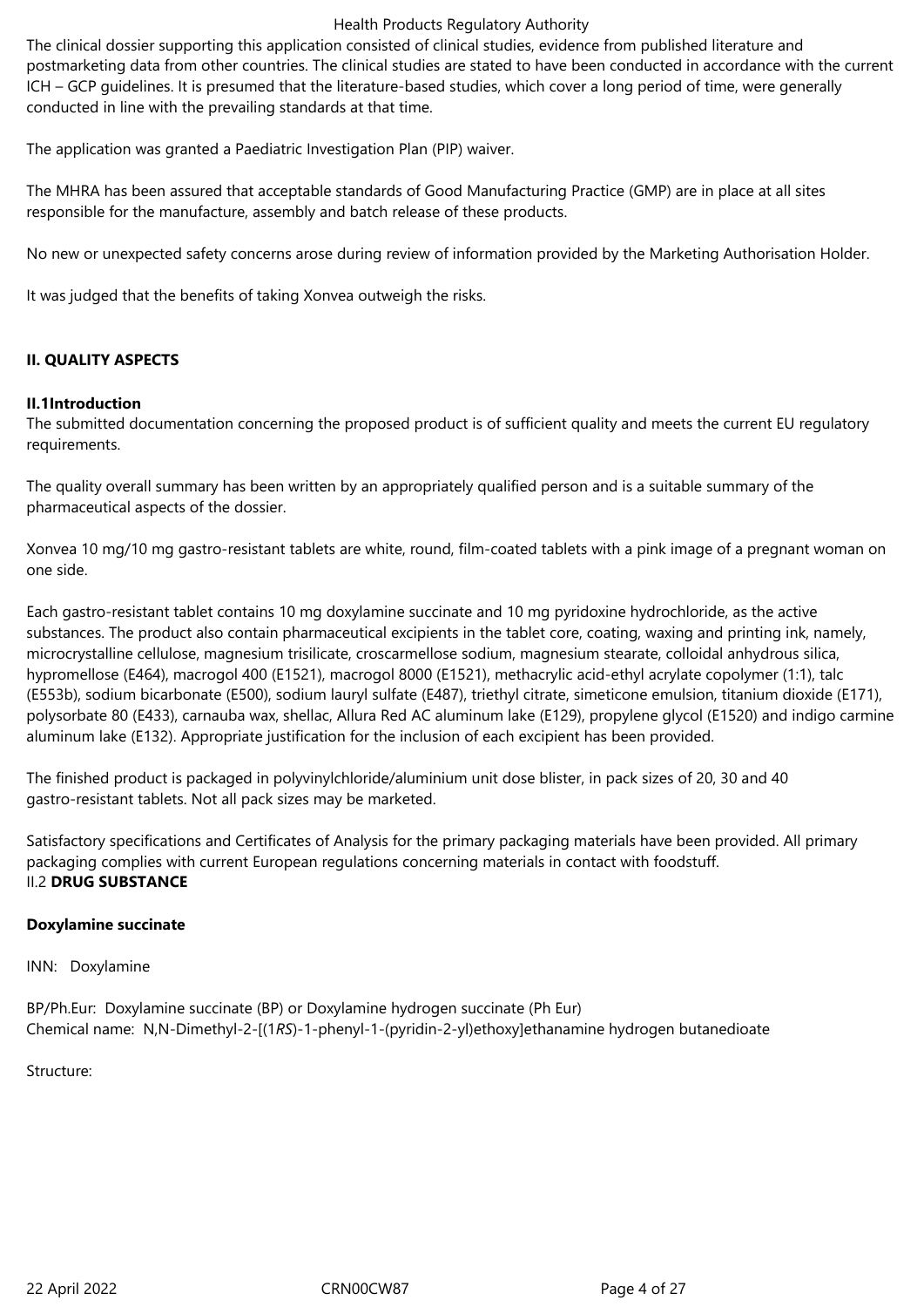

Molecular formula:  $C_{17}H_{22}N_2O_1C_4H_6O_4$  $M<sub>r</sub>$ : : 388.5 Appearance: White or almost white powder. Solubility: It is very soluble in water and freely soluble in ethanol (96%)

Chirality Doxylamine succinate is a chiral compound with one asymmetric carbon atom. The active substance is a racemic mixture.

Doxylamine succinate is the subject of a European Pharmacopoeia monograph.

All aspects of the manufacture and control of the active substance, doxylamine succinate, are covered by European Directorate for the Quality of Medicines and Healthcare (EDQM) Certificates of Suitability.

# **Pyridoxine hydrochloride**

INN: Pyridoxine hydrochloride Chemical name: (5-Hydroxy-6-methylpyridine-3,4-diyl)dimethanol hydrochloride. Structural formula:

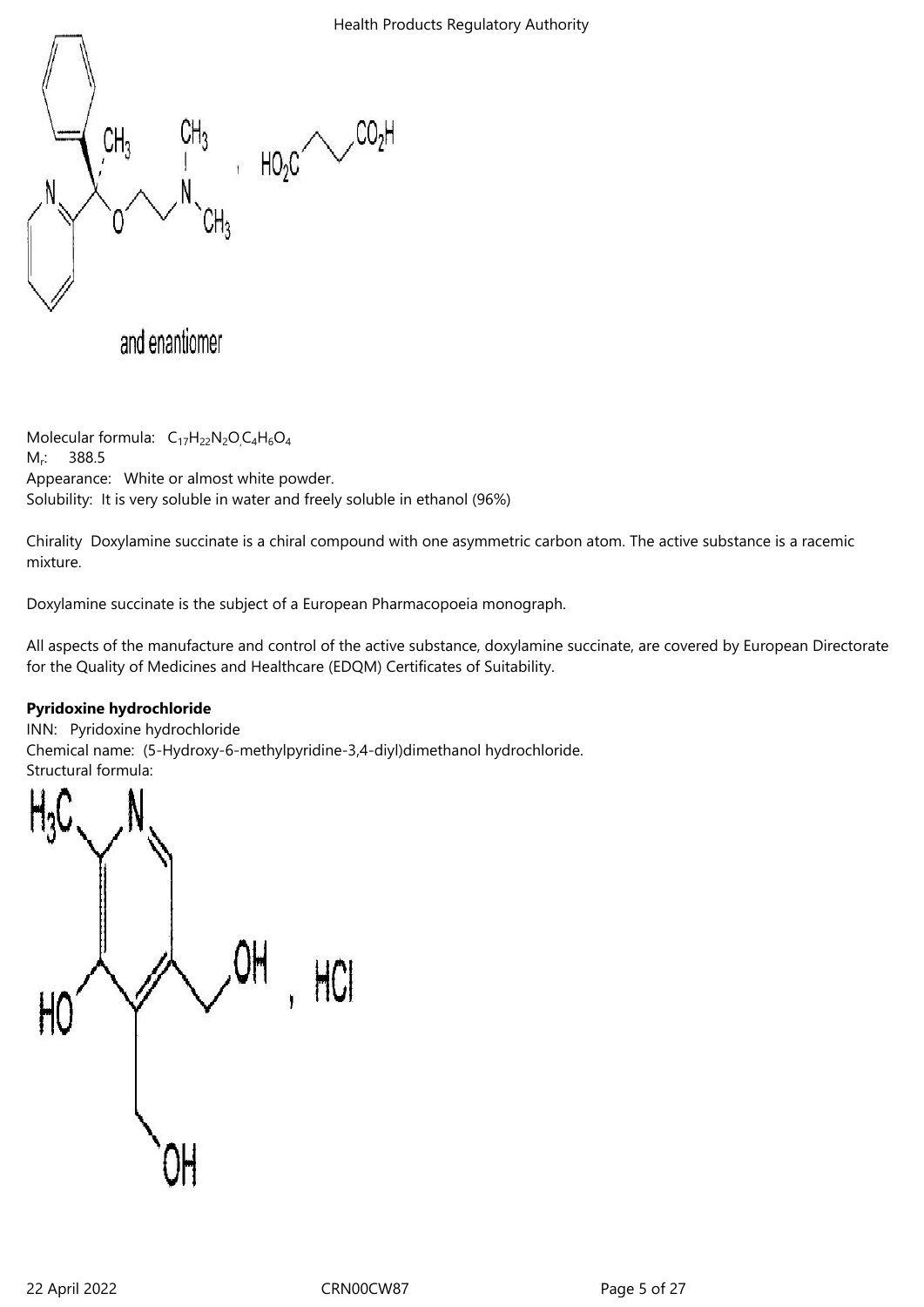Molecular formula:  $C_8H_{11}NO_3$  HCl Molecular mass: 205.6 g/mol Appearance: White or almost white, crystalline powder Solubility: Freely soluble in water and slightly soluble in ethanol (96%)

Pyridoxine hydrochloride is the subject of a European Pharmacopoeia monograph.

All aspects of the manufacture and control of the active substance, pyridoxine hydrochloride, are covered by European Directorate for the Quality of Medicines and Healthcare (EDQM) Certificates of Suitability.

### **II.3 MEDICINAL PRODUCT**

### **Pharmaceutical Development**

The objective of the development programme was to formulate safe, efficacious, stable, gastro-resistant tablets, containing 10 mg doxylamine succinate and 10 mg pyridoxine hydrochloride. Suitable pharmaceutical development data have been provided for this application.

With the exception of simeticone emulsion, all excipients comply with their respective European Pharmacopoeia monographs. Simeticone emulsion is controlled to its United States Pharmacopoeia (USP) monograph.

None of the excipients contain materials of animal or human origin. No genetically modified organisms (GMO) have been used in the preparation of this product.

### **Manufacturing Process**

A satisfactory batch formula has been provided for the manufacture of the product, along with an appropriate account of the manufacturing process. The manufacturing process has been validated with full production-scale batches that have shown satisfactory results.

### **Control of Finished Product**

The finished product specification is acceptable. Test methods have been described that have been validated adequately. Batch data complying with the release specification has been provided.

Certificates of Analysis have been provided for all working standards used.

### **Stability of the Product**

Finished product stability studies were performed in accordance with current guidelines on batches of finished product in the packaging proposed for marketing. Based on the results, a shelf life of 42 months with no special storage instructions has been accepted.

Suitable post approval stability commitments have been provided to continue stability testing on batches of finished product.

### **Bioequivalence/Bioavailability**

Batch analyses have been provided for the test and reference batches used in the bioequivalence/bioavailability studies. The bioequivalence/bioavailability studies is discussed in Section IV, Clinical Aspects.

### **II.4 Discussion on chemical, pharmaceutical and biological aspects**

It is recommended that a Marketing Authorisation is granted for this application, from a quality point of view.

### **III. NON-CLINICAL ASPECTS**

### **NON-CLINICAL ASPECTS III.1 Introduction**

The pharmacodynamic, pharmacokinetic and toxicological properties of doxylamine succinate and pyridoxine hydrochloride are well-known. As the active substances are widely-used, the applicant has provided an overview largely based upon literature, with new non-clinical data in the form of *in vitro* and *in vivo* genotoxicity studies for both substances. The applicant's approach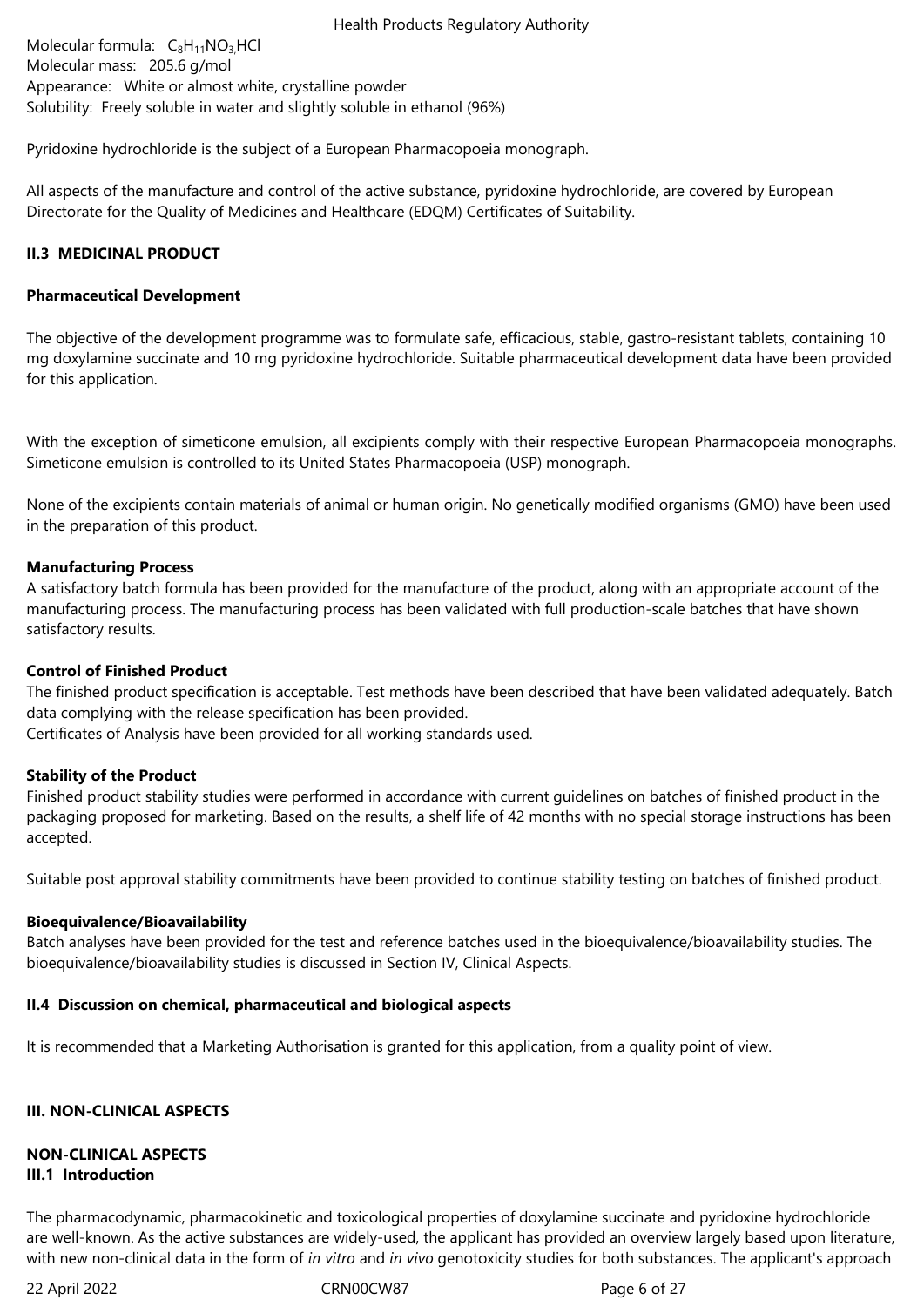to an overview, based on the legal basis and available literature is, thus, appropriate.

The non-clinical overview on the non-clinical pharmacology, pharmacokinetics and toxicology is adequate and is a detailed assessment of the non-clinical properties of both doxylamine succinate and pyridoxine hydrochloride.

### **III.2 Pharmacology**

The pharmacology of doxylamine succinate and pyridoxine hydrochloride is well known and is extensively described in the literature. The applicant has not provided a detailed summary of the pharmacology of both active substances; sections such as secondary pharmacology and safety pharmacology have not been submitted. It is however accepted that there is sufficient clinical experience with these compounds and with oral administration and so the submission of further non-clinical data is not required.

### **III.3 Pharmacokinetics**

The non-clinical pharmacokinetics of doxylamine succinate and pyridoxine hydrochloride has been briefly reported in published literature and these have been discussed in the non-clinical overview. Much of the data for doxylamine succinate and pyridoxine hydrochloride is derived from rodents, although some data is supplied in combination studies of both components in non-human primates.

For doxylamine succinate, oral bioavailability was limited (24.7%), absorption was more rapid following intranasal delivery, although  $T_{max}$  was 0.5h for intranasal delivery and 1.5 h following oral administration. Distribution has been demonstrated in murine post-implantation embryos to highlight any potential risk to newborns following oral administration. There is evidence that there is distribution of doxylamine to the early post-implantation rodent embryo. This transfer is likely independent of any pH gradient between maternal plasma and embryo compartments. Metabolism was determined in rats, nonconjugated doxylamine metabolites were identified as doxylamine N-oxide, desmethyldoxylamine, didesmethyldoxylamine and ring-hydroxylated products of doxylamine and desmethyldoxylamine. Conjugated glucuronide doxylamine metabolites were also identified as doxylamine O-glucuronide,

N-desmethyl-doxylamine O-glucuronide, and N,N-didesmethyldoxylamine O-glucuronide. Doxylamine succinate is a phenobarbital-type inducer of liver microsomal enzymes and produces changes in thyroid hormone balance in mice, however these changes have not been detected in the clinic where there are no indications of enzyme induction and no effects on thyroid hormone function. Elimination is more predominant via urine, although the extent of urinary or faecal elimination could be dependent on dose administered – a higher level of faecal elimination was shown with low doses of doxylamine administration.

For pyridoxine hydrochloride, limited pharmacokinetic data were presented in pregnant and

non-pregnant rats. Levels of plasma pyridoxal-5-phosphate (PLP) are lower in pregnant rats than compared to control animals, this is likely not to be due to foetal sequestration of vitamin B-6, less than 3% of the oral dose was detected in foetal/uterine tissue of the pregnant rats.

Maternal pharmacokinetics has been described in three species of monkey (cynomolgus, rhesus and baboon) using Bendectin (doxylamine succinate and pyridoxine hydrochloride). No morphologic abnormalities were observed in either non-human primate species, and pharmacokinetic parameters did not alter between pregnant or non-pregnant animals, suggesting no significant exposure to foetal tissue as a result of treatment with the combination product.

Given the extent of clinical data obtained for this fixed drug combination and the discussions and summaries provided, the shortcomings of the non-clinical overview in this section are acceptable.

# **III.4 Toxicology**

The applicant's non-clinical overview has discussed the toxicity of doxylamine and pyridoxine in some detail. An adequate review of general toxicity, potential genotoxicity and carcinogenicity has been provided. Much of the data presented is derived from the literature. In addition, the applicant has provided unique new genotoxicity data for both components in Diclectin.

Neither doxylamine or pyridoxine are genotoxic or carcinogenic. The target organs for toxicity are, for doxylamine, the liver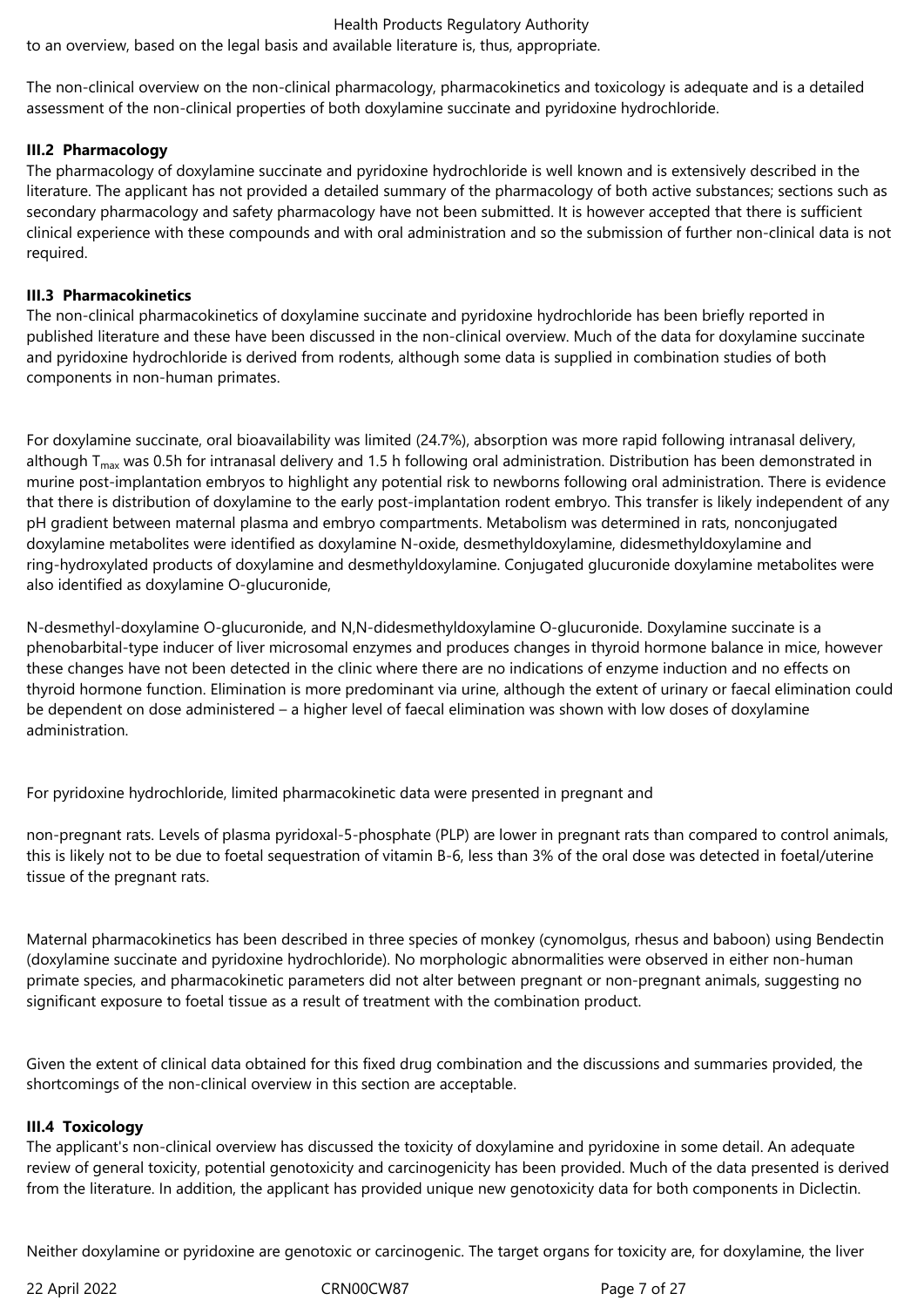with associated organ weight changes, and for pyridoxine, at high doses neuronal degeneration, ataxia and weight loss. High margins of safety exist however between these observed changes and the anticipated maximum clinical dose for Diclectin.

Doxylamine has been shown to be transferred via the placenta to a limited extent, although there is no clear data for pyridoxine. Animal studies on reproductive and developmental toxicity have been completed with the combination of doxylamine and pyridoxine in rats, rabbits and non-human primates. Skeletal changes and reduced foetal viability have been detected; however there was no evidence of teratogenicity in either tested species using the combination product. The changes detected in rats and rabbits were at doses determined to be toxic to the mother.

Two studies (1985) report exposure to the combination product (Bendectin) in cynomolgus monkeys, rhesus monkeys and baboons. The most significant change detected was the high incidence of ventricular septal defects, although this appears to be a delay in closure of the ventricular septum which closes at term.

There was no evidence of a dose effect, and no further cardiac or extracardiac changes were observed in any other term infants. Of the total number of pregnant non-human primates treated with the combination (45+91=136 cynomolgus monkeys, 19 rhesus monkeys, 25 baboons), only one infant showed evidence of a heart defect. No further cardiac or extracardiac changes were observed in any other term infants. The applicant's rationale for not pursuing additional monitoring beyond the standard in the Risk Management Risk (RMP) is acceptable.

Regarding the drug substances and final drug product, the residual solvents and excipients in the formulation are discussed and raise no toxicological concerns.

# **III.5 Ecotoxicity/Environmental Risk Assessment (ERA)**

The applicant has provided an ERA, providing a discussion to assess a Phase I ERA for pyridoxine hydrochloride and doxylamine succinate. The potential environmental exposure in surface water (PEC<sub>sw</sub>)estimation is calculated as 0.0062 μg/L, below the action limit of 0.01 μg/L. The applicant concludes that as the PEC<sub>SW</sub> is below 0.01 μg/l, the possibility of environmental risks can be excluded, below the action limit of 0.01 μg/L. The calculation for PEC<sub>sw</sub> is reliant on prevalence data in the UK of conceptions and estimations of the total number of females of child bearing age (ages 15-44).

It is agreed that pyridoxine hydrochloride is a vitamin B6 analog and is unlikely to result in a significant risk to the environment.

Doxylamine succinate is not considered to present a potential risk to surface water, microorganisms and ground water or to sediment-dwelling invertebrates. The applicant has completed an Organisation for Economic Cooperation and Development (OECD) 107 study, using the shake-flask method, to determine the octanol-water partition coefficient for doxylamine succinate.

The results are summarised below:

# **Phase I: Estimation of exposure- screening for persistence, bioaccumulation and toxicity**

| pH | Temperature (°C) | Partition Coefficient $(K_{ow})$ | $Log_{10}K_{ow}$ |
|----|------------------|----------------------------------|------------------|
|    | $21.5 \pm 0.5$   | 0.913                            | $-0.055$         |
|    | $22.6 \pm 0.5$   | 79،                              | 0.235            |
|    | $22.2 \pm 0.5$   | 64.6                             | 1.80             |

Since the log Kow is < 4.5 for doxylamine succinate, it is not considered to present a potential risk to surface water, microorganisms and ground water or to sediment-dwelling invertebrates. In accordance with "*Guideline on the environmental risk assessment of medicinal products for human use*" (EMEA /CHMP/SWP/4447/00), no persistence, bioaccumulation and toxicity screening required for

this substance.

# **III.6 Discussion of the non-clinical aspects**

It is recommended that a Marketing Authorisation is granted, from a non‑clinical point of view.

22 April 2022 CRN00CW87 Page 8 of 27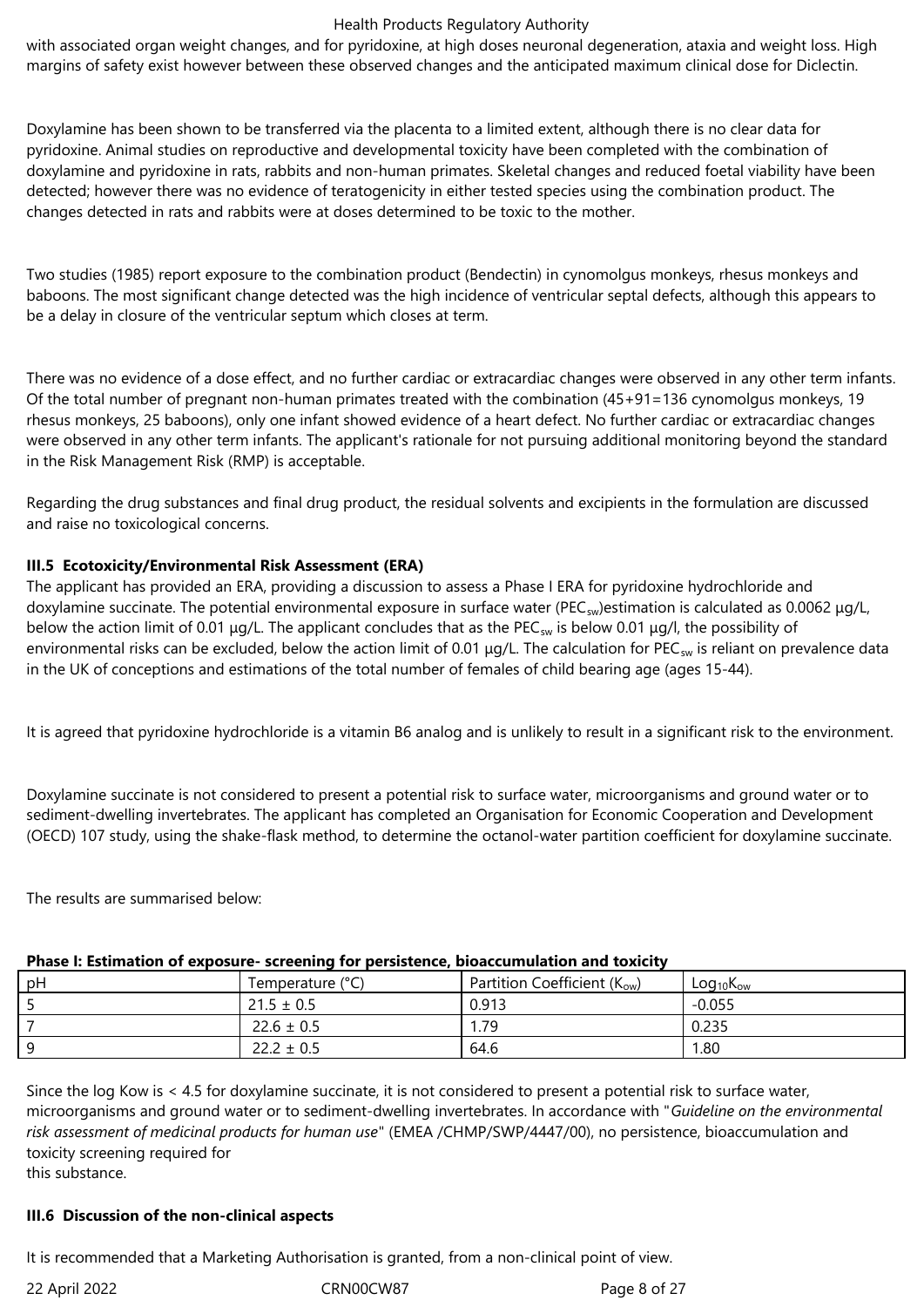### **IV. CLINICAL ASPECTS**

### **IV.1 Introduction.**

The clinical pharmacology of doxylamine succinate and pyridoxine hydrochloride, is well-known. Diclectin has a history of well-established use due to the previously licensed originator product Debendox / Bendectin.

A comprehensive review of the published literature has been provided by the applicant for the combination product and its actives.

Diclectin was originally developed over 30 years ago as a combination and not developed with the aim of combining actives already approved to treat NVP to obtain a greater efficacy and/or safety. Its development pre-dates the current recommendations for development of a Fixed Dose Combination (FDC) medicine.

In light of the product's development history, the majority of the published clinical data exists for the combination product, and not the individual active substances, neither of which has been approved on its own for the treatment of NVP. Despite this, the information available from the literature demonstrates the respective relevant contributions of the active substances (pyridoxine hydrochloride and doxylamine succinate) to Diclectin, and the improved efficacy of Diclectin compared to each monotherapy component.

However, in accordance with the criteria set out in the guideline on clinical development of fixed dose combination medicinal products (EMA/CHMP/281825/2015), a Randomised Controlled Trial (RCT) is required to prove superiority in single (or multiple) active components of a FDC to demonstrate that the FDC has greater efficacy in comparison with the respective mono-components.

In support of this application, the applicant has submitted newly generated and bibliographic data to support the application. The newly generated data include a pharmacokinetic and efficacy study, which are detailed in below.

### **IV.2 Pharmacokinetics**

The pharmacokinetic profiles of doxylamine succinate and pyridoxine hydrochloride are well known. The pharmacokinetic data presented, both newly generated and bibliographic, is considered adequate to support this application.

In accordance with current CHMP guidelines, a pivotal pharmacokinetic study, 160286, was submitted to support the application.

Supportive studies submitted: a supplementary study (Study 02163), in addition to a relative bioavailability (Study 70381) and a food effect study (Study 70294).

### **Pivotal study - 160286**

**A randomised, open-label, 3-way crossover comparative bioavailability study comparing Diclectin 10 mg/10 mg Delayed-Release Tablets (A) with Doxylamine 20 mg Delayed-Release Tablet (B) and Pyridoxine 20 mg Delayed-Release Tablet (C), following a single dose of 20 mg Doxylamine and/or 20 mg Pyridoxine in healthy subjects under fasting conditions**

A single oral dose of either Diclectin 10 mg/10 mg (doxylamine succinate-pyridoxine hydrochloride 10 mg/10 mg) delayed-release tablet as 2 x 10 mg/10 mg delayed-release tablets, or doxylamine succinate 20 mg as 1 x 20 mg delayed-release tablet, or pyridoxine hydrochloride 20 mg as 1 x 20 mg delayed-release tablet was administered, in each study period. The treatment phases were separated by a washout period of 21 days.

Blood samples were collected for plasma levels as follows:

**For doxylamine (Treatments A and B):** before dosing and up to and including 60 hours after each administration.

**For pyridoxine (Treatments A and C):** before dosing and up to and including 8 hours after each administration**.**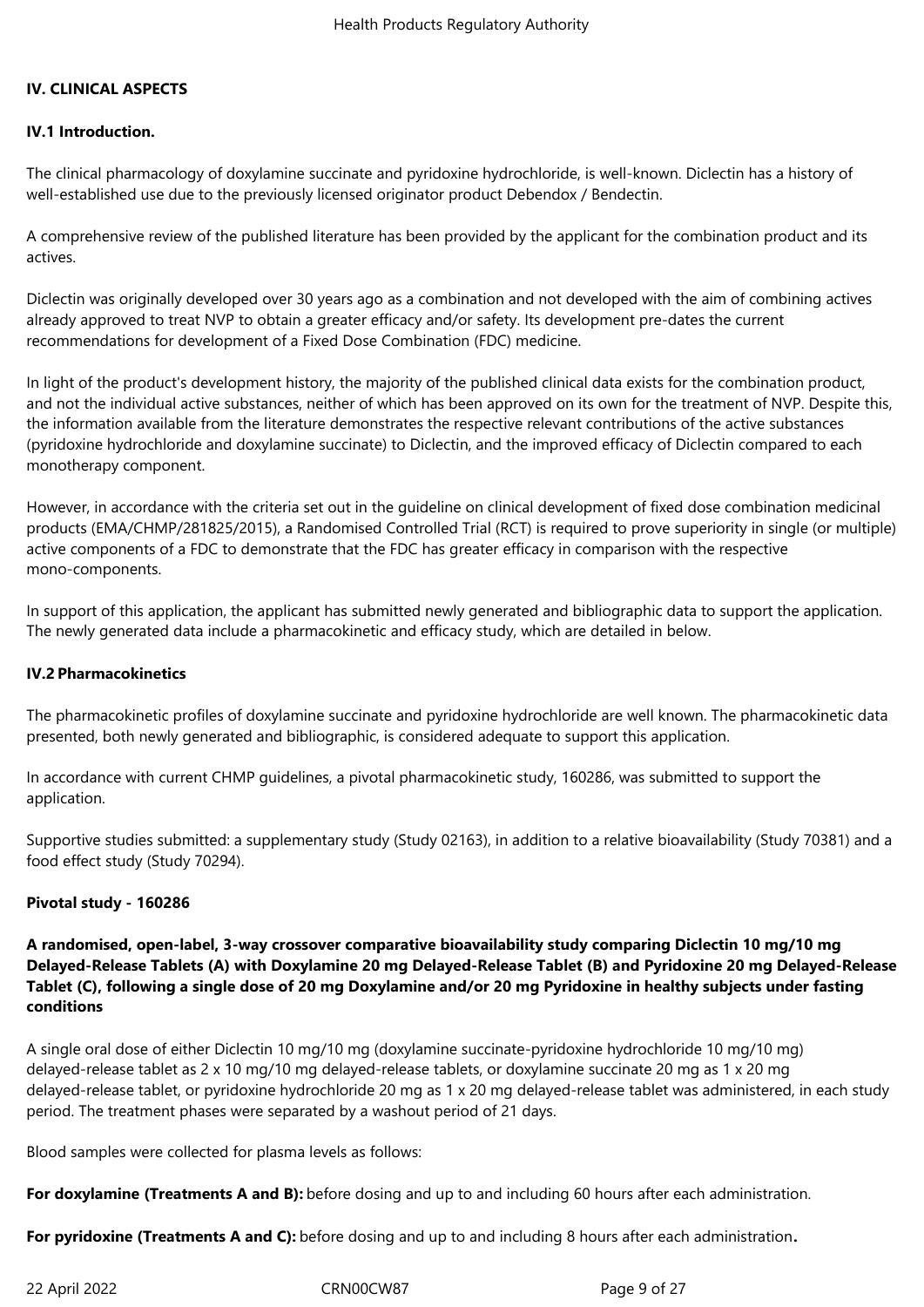**For pyridoxal-5'-phosphate (Treatments A and C):** before dosing and up to and including 72 hours after each administration

For pyridoxine and pyridoxal 5'-phosphate, baseline-uncorrected and baseline-corrected data were presented. However, since no pre-dose concentrations were measured for pyridoxine, no baseline adjustment was performed for this analyte. Pharmacokinetics results are presented in Table 1, with the ratios and confidence intervals presented in Table 2.

### **Table 1 Pharmacokinetic Results of Study 160286**

| <b>Mean</b><br>$±$ SD                             | <b>Plasma</b><br><b>Doxyla</b><br>mine |                                  | <b>Plasma</b><br><b>Pyrido</b><br>xine |                                 | Plasma<br><b>Baseline</b><br><b>Corrected</b><br>Pyridoxal<br>5'-Phosph<br>ate |                                 | <b>Plasma</b><br><b>Baseline</b><br><b>Uncorrected</b><br><b>Pyridoxal5</b><br>'-Phosphate |                                 |
|---------------------------------------------------|----------------------------------------|----------------------------------|----------------------------------------|---------------------------------|--------------------------------------------------------------------------------|---------------------------------|--------------------------------------------------------------------------------------------|---------------------------------|
|                                                   | <b>Diclectin</b>                       | <b>Doxylamine</b><br>succinate   | <b>Diclectin</b>                       | Pyridoxine<br>hydrochlorid<br>е | <b>Diclectin</b>                                                               | Pyridoxine<br>hydrochlorid<br>е | <b>Diclectin</b>                                                                           | Pyridoxine<br>hydrochlorid<br>е |
| AUC <sub>last</sub><br>$(ng \cdot h)$<br>$mL$ )   | 1385.57±<br>392.53                     | 1402.68 $\pm$<br>427.73          | 44.37 $\pm$<br>12.88                   | 57.88 $\pm$<br>16.47            | N/A                                                                            | N/A                             | N/A                                                                                        | N/A                             |
| <b>AUC</b><br>$_{0-72h}$ (n<br>$g\cdot h/m$<br>L) | N/A                                    | N/A                              | N/A                                    | N/A                             | $864.9 \pm$<br>304.61                                                          | 915.09 $\pm$<br>305.57          | 1439.71 $\pm$<br>433.04                                                                    | 1540.42 $\pm$<br>491.64         |
| AUC <sub>inf</sub><br>(ng·h/<br>$mL$ )            | 1446.31 $\pm$<br>443.76                | 1468.94 $\pm$<br>499.90          | 44.67 $\pm$<br>12.94                   | 58.05±<br>16.46                 | N/A                                                                            | N/A                             | N/A                                                                                        | N/A                             |
| $C_{\text{max}}$<br>(ng/m)<br>L)                  | 95.77 $\pm$<br>15.46                   | 97.45 $\pm$<br>17.62             | 50.33 $\pm$<br>24.13                   | 111.97 $\pm$<br>59.92           | 24.76 $\pm$<br>8.56                                                            | 23.80 $\pm$<br>7.54             | $32.72 \pm$<br>10.19                                                                       | 32.46 $\pm$<br>9.99             |
| $t_{\text{max}}$<br>(h) <sup>a</sup>              | 5.000<br>$(3.000 - 5.50)$<br>(0)       | 4.500<br>$(3.000 - 4.50)$<br>(0) | 2.500<br>$(1.000 - 4.6)$<br>70)        | 1.750<br>$(0.500 - 3.000)$      | 7.50<br>$(3.000 - 16.0)$<br>33)                                                | 5.000<br>$(2.000 - 16.000)$     | 7.500<br>$(3.000 - 16.03)$<br>3)                                                           | 5.000<br>$(2.000 - 16.000)$     |
| $K_{el}$ (h <sup>-1</sup> )                       | $0.0590 +$<br>0.0104                   | $0.0584 \pm$<br>0.0105           | 2.5817 $\pm$<br>1.1356                 | $2.6437 \pm$<br>0.8182          | N/A                                                                            | N/A                             | N/A                                                                                        | N/A                             |
| $t_{\frac{1}{2}el}$ (h)                           | 12.13 $\pm$<br>2.32                    | 12.30 $\pm$<br>2.59              | $0.60 \pm$<br>1.00                     | $0.29 +$<br>0.09                | N/A                                                                            | N/A                             | N/A                                                                                        | N/A                             |

N/A: Not Applicable

<sup>a</sup> Median (range)

# **Table2 Ratios and Confidence Intervals for Study 160286**

| <b>Analytes</b>                                       | <b>Parameter</b>    | Ratio $^{\circ}$ (%)                                                                                        | 90% Confidence<br>Intervals $b$ (%) | CV <sup>c</sup> (%) |
|-------------------------------------------------------|---------------------|-------------------------------------------------------------------------------------------------------------|-------------------------------------|---------------------|
| Doxylamine                                            | AUC <sub>last</sub> | 99.19                                                                                                       | $94.03 - 104.62$                    | 10.77               |
|                                                       | AUC <sub>inf</sub>  | 99.09                                                                                                       | $93.72 - 104.76$                    | 11.24               |
|                                                       | $C_{\text{max}}$    | 98.43                                                                                                       | $93.76 - 03.32$                     | 9.79                |
| Pyridoxine                                            | AUC <sub>last</sub> | 77.01                                                                                                       | $69.81 - 84.95$                     | 19.44               |
|                                                       | AUC <sub>inf</sub>  | 77.36                                                                                                       | $70.19 - 85.25$                     | 19.25               |
|                                                       | $C_{\text{max}}$    | 46.84                                                                                                       | $40.28 - 54.47$                     | 30.27               |
| <b>Baseline Corrected</b><br>Pyridoxal 5'-Phosphate   | $AUC_{0-72}$        | 93.79                                                                                                       | $86.89 - 101.25$                    | 14.65               |
|                                                       | $C_{\text{max}}$    | 102.24                                                                                                      | $95.25 - 109.73$                    | 13.95               |
| <b>Baseline Uncorrected</b><br>Pyridoxal 5'-Phosphate | AUC <sub>0-72</sub> | 94.12                                                                                                       | $87.95 - 00.73$                     | 12.99               |
|                                                       | $C_{\text{max}}$    | 100.21                                                                                                      | 93.59 - 107.31                      | 13.48               |
|                                                       |                     | <sup>a</sup> Calculated using least-squares means according to the formula: e <sup>(DIFFERENCE)</sup> X 100 |                                     |                     |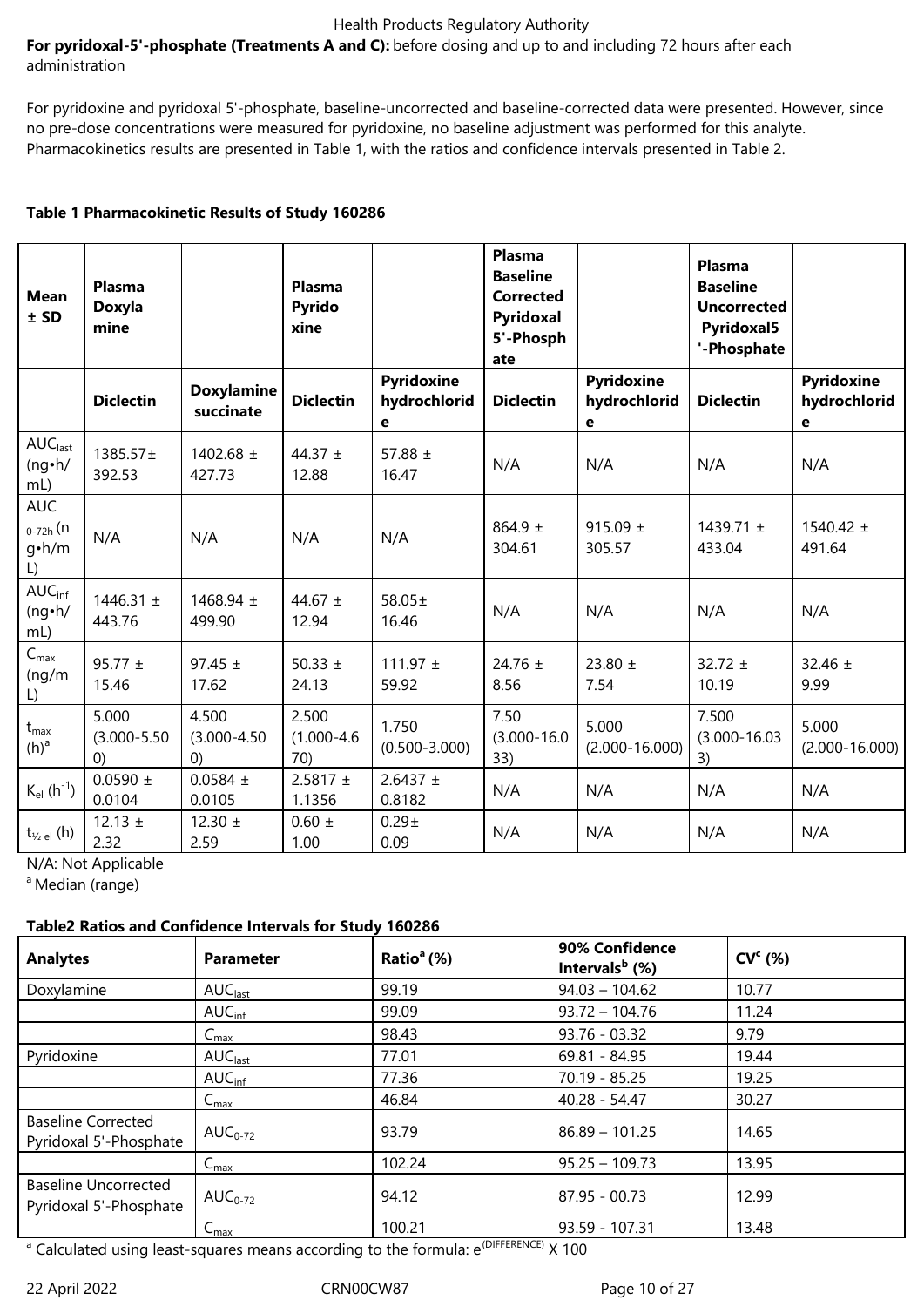<sup>b</sup> 90% Geometric Confidence Interval using In-transformed data

<sup>c</sup> Within-subject Coefficient of Variation (CV)

Comparing Diclectin to doxylamine delayed-release tablets and pyridoxine delayed-release tablets for the ln-transformed AUC<sub>last</sub>, AUC<sub>inf</sub>, and C<sub>max</sub>, no statistically significant difference between Diclectin and doxylamine tablet was detected.

However, a statistically significant difference between Diclectin and pyridoxine tablet was detected for the ln-transformed AUC<sub>last</sub>, AUC<sub>inf</sub>, and C<sub>max</sub>, respectively for pyridoxine.

All study formulations were well tolerated, with no major side effects. No relevant differences in safety profiles were observed between the preparations, particularly with respect to the pattern of adverse events.

# **Conclusion of Study 160286**

This study complies with the current CHMP guidelines. The results of this study show that the pharmacokinetics of the monocomponents with the same pharmaceutical form are essentially similar when administered separately and in combination.

# **Supplementary Bioequivalence Study 02163**

This was a single centre , randomised, single dose, open-label, 2-way, cross-over relative bioavailability study to compare the rate and extent of absorption of Diclectin (Test) versus a combination of doxylamine succinate 10 mg/10 mL and pyridoxine hydrochloride 10 mg/10mL oral solutions (Reference) administered as 2 x 10 mg-10 mg delayed-release tablets or 1 x 20 ml + 1 x 20 mL oral solutions under fasting conditions. Treatment periods were separated by a washout of at least 28 days.

This study aimed to compare the Diclectin formulation to an oral solution combining both active substances. This study was originally included in the dossier only to support Diclectin's safety.

| Analyte                   | <b>Parameter</b>    | <b>Ratio of LS</b><br>Means (%) | 90%<br>Confidence<br>Intervals (%) | $CV_{WR}$ (%) | P <sup>a</sup> | Frel $(%)$         |
|---------------------------|---------------------|---------------------------------|------------------------------------|---------------|----------------|--------------------|
| Doxylamine                | AUC <sub>last</sub> | 103.27                          | 97.60-109.23                       | 9.67          | 0.3320         |                    |
|                           | AUC <sub>inf</sub>  | 103.53                          | 97.9 6-109.42                      | 9.53          | 0.2894         | $104.51 \pm 14.69$ |
| Pyridoxine                | AUC <sub>last</sub> | 78.28                           | 66.94-91.55                        | 26.43         | 0.0151         |                    |
|                           | AUC <sub>inf</sub>  | 89.93                           | 79.33-101.96                       | 17.91         | 0.1573         | $92.49 \pm 21.71$  |
| Pyridoxal                 | AUC <sub>last</sub> | 80.57                           | 73.31-88.56                        | 15.79         | 0.0011         |                    |
|                           | AUC <sub>inf</sub>  | 91.53                           | 79.39-105.52                       | 20.34         | 0.2877         | $96.11 \pm 30.74$  |
| Pyridoxal<br>5'-phosphate | AUC <sub>last</sub> | 105.15                          | 88.73-124.61                       | 29.80         | 0.6125         |                    |
|                           | AUC <sub>inf</sub>  | 102.45                          | 81.90-128.14                       | 30.50         | 0.8488         | $109.58 \pm 43.25$ |
| Total<br>Pyridoxineb      | AUC <sub>last</sub> | 103.67                          | 90.55-118.68                       | 23.56         | 0.6485         |                    |
|                           | AUC <sub>inf</sub>  | 92.62                           | 76.38-112.32                       | 28.90         | 0.4922         | $99.77 \pm 38.77$  |

### **Table 3 Geometric means Ratios, 90% Geometric Confidence Intervals, the within-subject CV for the reference formulation (CVWR) and Relative Bioavailability (Frel) -Study 02163 (Fasted)**

LS: Least square; CV: Coefficient of Variation

<sup>a</sup> Treatment difference is significant if *P*<0.0500

<sup>b</sup> Total pyridoxine includes pyridoxine, pyridoxal, pyridoxal 5'-phosphate

In study 02163, comparing Diclectin to an oral solution of doxylamine and pyridoxine, no significant difference in the overall exposure (AUC<sub>inf</sub>; P>0.0500) was observed for all moieties when doxylamine and pyridoxine were given as an oral solution and as Diclectin (Table 3). The bioequivalence criteria (80.00 % - 125.00%) were not strictly met for pyridoxine and metabolites, however the reported confidence intervals contain 100% and are close to these criteria. Although, bioequivalence criteria are generally based on both AUC<sub>inf</sub> and C<sub>max</sub>, the use of a modified release formulation was expected to fail the 80.00% - 125.00% criteria for  $C_{\text{max}}$ ; later t<sub>max</sub> and longer t<sub>lag</sub> were also expected with this formulation. This indicates that exposures between the oral solution and Diclectin can be considered similar, even though there was a high estimated intra-subject variability.

22 April 2022 CRN00CW87 Page 11 of 27 Table 4 reports the summary statistics for the parameters that were expected to change with a change in formulation, namely  $C_{\text{max}}$  t<sub>max</sub> and t<sub>lag</sub>. There is a clear delay in the absorption process, with an increase in both t<sub>max</sub> and t<sub>lag</sub>, when the combination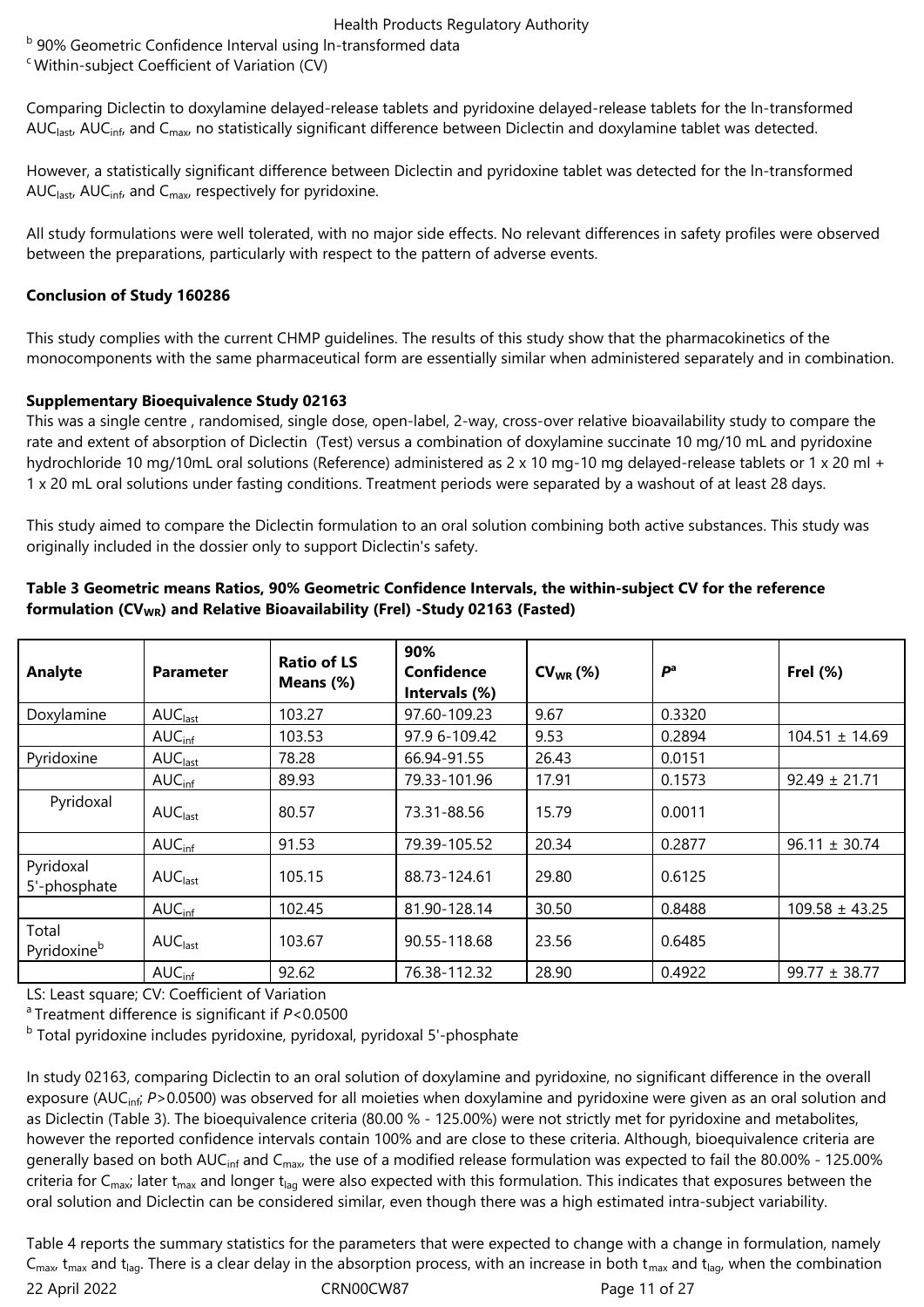is administered as the delayed release formulation.  $C_{\text{max}}$  was not greatly affected by the difference in formulation for doxylamine and pyridoxal 5'-phosphate, while it was lower for pyridoxine and pyridoxal when the combination was administered as Diclectin. The apparent no or minimal change in  $C_{\text{max}}$  for doxylamine suggests that the effect of the Diclectin formulation delays the start of the absorption process rather than reducing the rate of absorption. A more complex effect is observed for pyridoxine and its metabolites.

| Mean ±<br>SD.<br>(Plasma)         | <b>Doxylamine</b>       |                               | Pyridoxine             |                               | Pyridoxal                 |                       | Pyridoxal5'-<br>Phosphate |                                 |
|-----------------------------------|-------------------------|-------------------------------|------------------------|-------------------------------|---------------------------|-----------------------|---------------------------|---------------------------------|
|                                   | <b>Diclectin</b>        | <b>Solution</b>               | <b>Diclectin</b>       | Solution                      | <b>Diclectin</b>          | <b>Solution</b>       | <b>Diclectin</b>          | <b>Solution</b>                 |
| $C_{\text{max}}$<br>(nq/mL)       | $90.4 \pm 13.1$         | $98.7 \pm 18.1$               | $50.7 \pm 31.0$        | 96.5 $\pm$<br>46.7            | $62.3 \pm 19.1$           | 82.8 $\pm$<br>21.2    | $42.9 \pm 17.5$           | 41.6 $\pm$<br>14.5              |
| $t_{\text{max}}$ (h) <sup>a</sup> | $6.00(3.00 -$<br>10.00) | 1.50 (1.00<br>$-3.67$         | $4.00(1.50 -$<br>5.50  | 0.50(0.25)<br>$-1.00$         | $5.00(2.33 -$<br>$8.00$ ) | 1.00(0.75)<br>$-1.50$ | $8.00(3.00 -$<br>12.00    | 8.00 (2.67)<br>$-12.2$          |
| $t_{lag}$ (h) <sup>a</sup>        | $3.33(1.00 -$<br>6.00   | 0.250<br>$(0.000 -$<br>0.250) | $3.00(0.750 -$<br>6.00 | 0.000<br>$(0.000 -$<br>0.250) | N/A                       | N/A                   | $3.84(0.000 -$<br>6.00    | 0.250<br>$(0.000 -$<br>$1.00$ ) |

**Table 4 Summary statistics (mean±SD) for Cmax, tmax and tlag – Study 02163 (fasted)**

<sup>a</sup> Median (range)

The results from study 02163 provided evidence that the pharmacokinetics of the monocomponents administered together as an oral solution were consistent with the pharmacokinetics of Diclectin. Although study 02163 does not provide bioequivalence of Diclectin versus the mono-components administered separately, it shows evidence of bioequivalence of the fixed dose combination versus mono-components taken simultaneously in solution.

# **Study 70381: Relative bioavailability**

This was a single and multiple-dose, single-centre, open-label study to assess the pharmacokinetic profile and safety of Diclectin in healthy non-pregnant female subjects, administered under empty-stomach conditions.

The primary objective of this study was to assess the pharmacokinetic profile of the active ingredients of Diclectin delayed-release tablets after single doses and at steady state after multiple doses in healthy non-pregnant female volunteers. The secondary objective of this study was to assess the safety and tolerability of Diclectin in healthy non-pregnant female volunteers.

Subjects were administered a single oral dose of Diclectin, as 2 x 10 mg/10 mg delayed release tablets at 22:00 h on Days 1 and 2, and were administered multiple oral doses from Days 3 through 18, according to the following regimen: 1 x 10 mg/10 mg delayed release tablet at 09:00 and 16:00, and 2 x 10 mg/10 mg delayed-release tablets at 22:00, under empty-stomach conditions (defined as at least 2 hours after eating).

Doxylamine, pyridoxine, pyridoxal and pyridoxal 5'-phosphate, pyridoxamine and pyridoxamine 5'-phosphate were measured.

# **Results:**

The main pharmacokinetic results of the study are presented in the Table 5 and Table 6 below:

# **Table 5 Pharmacokinetics parameters of Diclectin following single and multiple dose administration**

|                     | Table 5 Pharmacokinetics parameters of Diclectin following single and multiple dose administration |                      |                      |                      |               |                      |
|---------------------|----------------------------------------------------------------------------------------------------|----------------------|----------------------|----------------------|---------------|----------------------|
|                     | <b>Doxylamine</b>                                                                                  |                      | Pyridoxine           |                      | Pyridoxal     |                      |
| <b>Value</b>        | Mean ± SD                                                                                          |                      | Mean <sup>±</sup> SD |                      | Mean $\pm$ SD |                      |
|                     | $N = 18$                                                                                           |                      | $N = 18$             |                      | $N = 18$      |                      |
|                     | <b>Single</b>                                                                                      | <b>Multiple Dose</b> | <b>Single</b>        | <b>Multiple Dose</b> | <b>Single</b> | <b>Multiple Dose</b> |
|                     | <b>Dose</b>                                                                                        |                      | <b>Dose</b>          |                      | <b>Dose</b>   |                      |
| AUC <sub>last</sub> | 911.40 $\pm$                                                                                       | 3661.27 $\pm$        | 39.34 $\pm$          | 59.30 $\pm$          | 187.46 $\pm$  | 1296.71 $\pm$        |
| $(nq \cdot h/mL)$   | 205.62                                                                                             | 1279.16              | 16.53                | 33.90                | 44.69         | 363.05               |
| AUC <sub>inf</sub>  | 1280.90 $\pm$                                                                                      | 3721.46 $\pm$        | 43.39 $\pm$          | 64.45 $\pm$          | 211.60 $\pm$  | 1587.22 $\pm$        |
| $(nq \cdot h/mL)$   | 369.32                                                                                             | 1318.50              | 16.46                | 36.36                | 46.09         | 550.04               |
| AUC0-24             | 911.40 $\pm$                                                                                       | $2531.40 \pm$        | 40.70 $\pm$          | 62.74 $\pm$          | 195.13 $\pm$  | 1147.19 $\pm$        |
| $(nq\cdot h/mL)$    | 205.62                                                                                             | 719.47               | 16.45                | 33.68a               | 46.18         | 241.34               |
| $C_{\text{max}}$    | 83.26 $\pm$                                                                                        | 168.58 $\pm$         | 32.57 $\pm$          | 46.05 $\pm$          | 74.29 ±       | $210.02 \pm$         |
| (ng/mL)             | 20.62                                                                                              | 38.49                | 15.03                | 28.30                | 21.80         | 54.36                |
| 22 April 2022       |                                                                                                    | CRN00CW87            |                      | Page 12 of 27        |               |                      |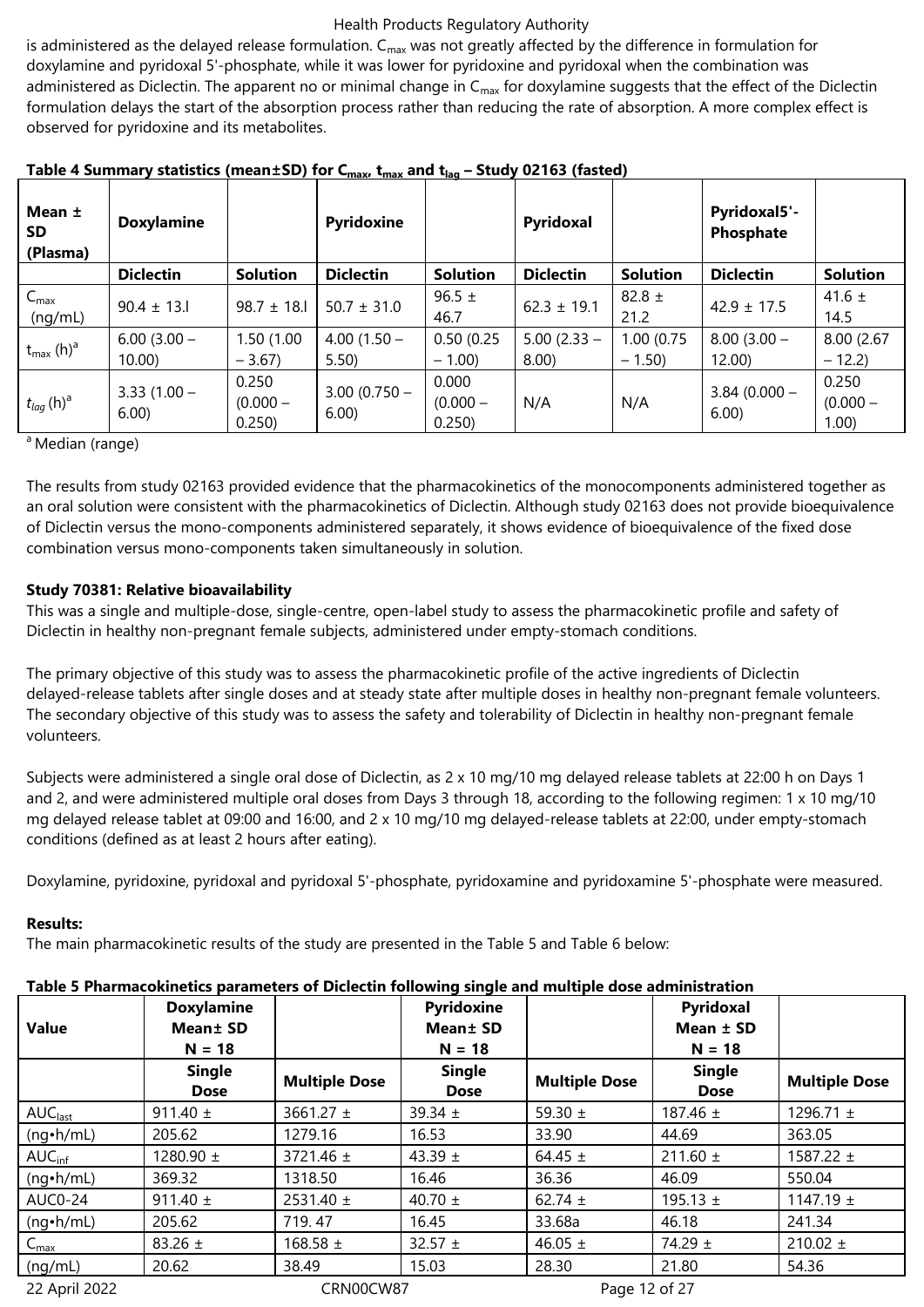| $t_{\text{max}}$ *<br>(h) | 7.50             | 8.00             | 5.50            | 5.25            | 6.00            | 6.75            |
|---------------------------|------------------|------------------|-----------------|-----------------|-----------------|-----------------|
|                           | $(3.33 - 11.00)$ | $(4.67 - 11.00)$ | $(2.67 - 9.02)$ | $(4.00 - 8.00)$ | $(3.33 - 9.00)$ | $(5.00 - 9.00)$ |
| $K_{el}$                  | $0.0719 \pm$     | $0.0615 \pm$     | 1.7604 $\pm$    | $1.6590 \pm$    | $0.6004 \pm$    | $0.0538 \pm$    |
| $(h^{-1})$                | 0.0152           | 0.0133           | 0.8190          | 0.4872          | 0.1739          | 0.0304          |
| $t_{1/2el}$               | 10.05 $\pm$      | 11.91 $\pm$      | $0.49 \pm$      | $0.45 \pm$      | $1.29 \pm$      | 19.44 $\pm$     |
| (h)                       | 2.09             | 3.33             | 0.23            | 0.14            | 0.50            | 14.46           |
| $Al**$                    |                  | $2.76 \pm$       |                 | $1.59 \pm$      |                 | 6.09 $\pm$      |
|                           |                  | 0.30             |                 | 0.51a           |                 | 1.55            |

(-) Calculation not applicable

# Baseline corrected pharmacokinetic parameters

a N=17

 $b$  N=15

c N=14

d N=4

\* Medians and ranges are presented \*\* Calculated as AUC0-24 Day 18 / AUC0-24 Day 1

# **Abbreviations for tables 5, 6 and 7:**

| AUC0-last         | Area under the concentration time curve from time 0 to the<br>last detectable concentration using |
|-------------------|---------------------------------------------------------------------------------------------------|
|                   | the linear trapezoidal rule                                                                       |
|                   | Area under the concentration time curve (0-hour to infinity).                                     |
|                   | Calculated as AUC0-last + (Ct/Kel), were Ct = the last                                            |
| AUC0-inf          | observed non-zero concentration for that treatment,                                               |
|                   | AUC0-last =the AUC from time zero to the time of the last                                         |
|                   | non-zero concentration for that treatment and Kel.                                                |
|                   | Area under the concentration time curve (0 to 24 hours)                                           |
| <b>AUC0-24</b>    | calculated by use of the linear                                                                   |
|                   | trapezoidal rule (equivalent to $AUCx$ )                                                          |
| Cmax              | Observed maximum concentration after single dose and                                              |
|                   | multiple dose administration                                                                      |
| Tmax              | Time to reach the Cmax                                                                            |
|                   | Elimination rate constant, calculated from the long-linear                                        |
|                   | terminal portion of the concentration-                                                            |
|                   | time curve. Calculations were made between a time point                                           |
|                   | where log-linear elimination phase begins (TLIN) and the time                                     |
| Kel               | at which the last concentration above the limit of quantitation                                   |
|                   | (LQCT) occurred. Whenever possible, at least 4 non-zero                                           |
|                   | observations during the terminal                                                                  |
|                   | elimination phase were used to calculate the Kel. A minimum                                       |
|                   | of 3 observations was used if fewer than 4 observations were                                      |
|                   | available. The Kel was taken as the slope multiplied by (-1).                                     |
| $T\frac{1}{2}$ el | Apparent elimination half-life, calculated as In2/Kel                                             |
|                   | The accumulation index was calculated as the ration of                                            |
|                   | AUC0-24 on day 18 and AUC0-24 on day 1. When possible,                                            |
| Al                | the accumulation index was also calculated as $AI =$                                              |
|                   | 1/[1-e-kel*tau]. Tau is the (assumed equal) dosing interval (24                                   |
|                   | hrs will be used for this calculation) for steady-state data                                      |

### **Table 6 Pharmacokinetics parameters of Diclectin following single and multiple dose administration (cont'd)**

| <b>Value</b>        | Pyridoxal5'-<br>phosphate <sup>#</sup><br><b>Mean</b> ± SD<br>$N = 18$ |                 | Pyridoxamine<br>Mean ± SD<br>$N = 18$ |                 | Pyridoxamine<br>5'-phosphate <sup>#</sup><br><b>Mean</b> ± SD<br>$N = 18$ |                 |
|---------------------|------------------------------------------------------------------------|-----------------|---------------------------------------|-----------------|---------------------------------------------------------------------------|-----------------|
|                     | <b>Single</b>                                                          | <b>Multiple</b> | <b>Single</b>                         | <b>Multiple</b> | <b>Single</b>                                                             | <b>Multiple</b> |
|                     | <b>Dose</b>                                                            | <b>Dose</b>     | <b>Dose</b>                           | <b>Dose</b>     | <b>Dose</b>                                                               | <b>Dose</b>     |
| AUC <sub>last</sub> | 442.01 $\pm$                                                           | 4766.31 $\pm$   | 467.28 $\pm$                          | $1607.17 \pm$   | 3457.82 $\pm$                                                             | 58859.26 ±      |
| $(nq \cdot h/mL)$   | 155.63                                                                 | 1137.10         | 514.41                                | 696.39          | 2393.20                                                                   | 58292.60        |
| AUC <sub>inf</sub>  | $1536.39 \pm$                                                          | 6099.69 $\pm$   | 4121.04 $\pm$                         | 2607.78 $\pm$   | 5231.93 $\pm$                                                             | 94459.22        |
| 22 April 2022       |                                                                        | CRN00CW87       |                                       |                 | Page 13 of 27                                                             |                 |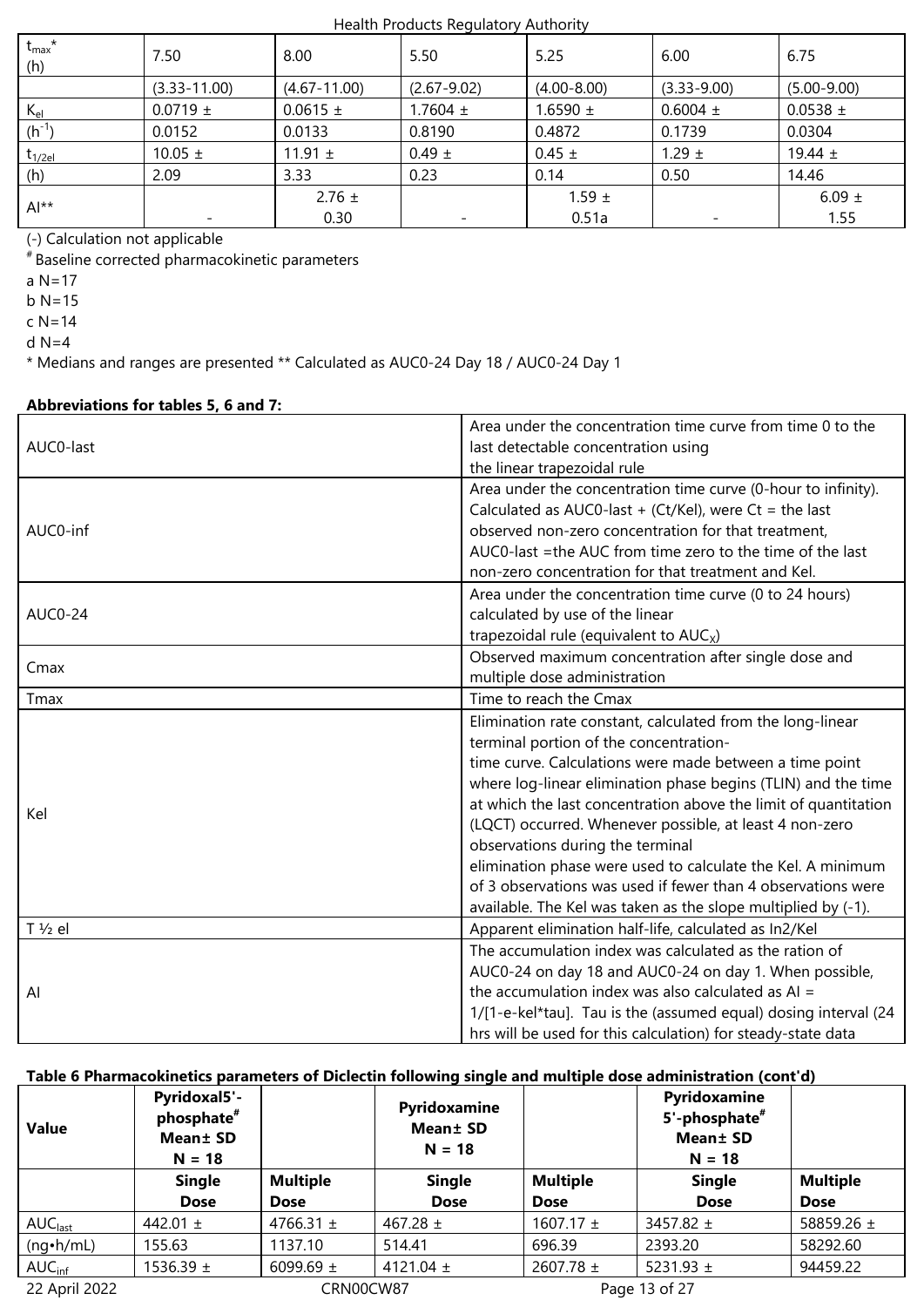| $(nq \cdot h/mL)$           | 721.51           | 1383.66       | 2712.73         | 824.65          | 3839.39          | ±58010.53      |
|-----------------------------|------------------|---------------|-----------------|-----------------|------------------|----------------|
| <b>AUC0-24</b>              | 442.01 $\pm$     | 1725.01 $\pm$ | 565.61 $\pm$    | 1786.34 $\pm$   | 3503.62 $\pm$    | 17085.23 $\pm$ |
| $(nq \cdot h/mL)$           | 155.63a          | 358.01a       | 527.50b         | 683.05a         | 2385.10          | 14937.64       |
| $\mathsf{C}_{\mathsf{max}}$ | 30.01 $\pm$      | 84.91 $\pm$   | 532.21 $\pm$    | 535.57 $\pm$    | 739.29 $\pm$     | 2290.90 ±      |
| (ng/mL)                     | 10.03            | 16.85         | 736.88          | 157.72          | 450.99           | 1703.36        |
| $t_{\text{max}}$ *<br>(h)   | 11.5             | 4.92          | 6.00            | 7.00            | 14.0             | 11.0           |
|                             |                  |               |                 |                 |                  |                |
|                             | $(4.33 - 24.00)$ | $(0-24.00)$   | $(1.33 - 9.02)$ | $(4.33 - 9.00)$ | $(2.33 - 24.00)$ | $(0-36.00)$    |
| $K_{el}$                    | $0.0204 \pm$     | $0.0139 \pm$  | $0.0932 \pm$    | $0.2913 \pm$    | 0.1584 $\pm$     | $0.0189 \pm$   |
| $(h^{-1})$                  | 0.0078           | 0.0035        | 0.0749b         | 0.1182          | 0.0985           | 0.0097         |
| $t_{1/2el}$                 | 36.99 $\pm$      | 53.46 $\pm$   | 10.98 $\pm$     | $2.90 \pm$      | 5.42 $\pm$       | 44.33 $\pm$    |
| (h)                         | 12.01            | 15.30         | 8.82            | 1.52            | 3.37             | 21.70          |
| $Al**$                      |                  | 3.98 $\pm$    |                 | 6.17 $\pm$      |                  | 6.67 $\pm$     |

(-) Calculation not applicable

# Baseline corrected pharmacokinetic parameters

a  $N=17$ 

b  $N=15$ 

c N=14

 $d$  N=4

\* Medians and ranges are presented \*\* Calculated as AUC0-24 Day 18 / AUC0-24 Day 1

Doxylamine accumulates following multiple dosing with steady state attained after Day 9. The concentrations of pyridoxine and metabolite, pyridoxamine, were not significantly different after single or multiple dose administrations of Diclectin. The concentrations of the pyridoxine metabolites (pyridoxal, pyridoxal 5'-phosphate, and pyridoxamine 5'- phosphate) increased following multiple dose administrations of Diclectin. Multiple dose administrations of Diclectin seem to increase the extent of absorption (AUC<sub>0-24</sub>) of pyridoxine and all pyridoxine metabolites as well as the rate of absorption (C<sub>max</sub>) of pyridoxal, pyridoxal 5'-phosphate and pyridoxamine 5'-phosphate. The time to reach the maximum concentration (T<sub>max</sub>) does not seem to be affected by multiple doses.

Given there is no comparison to the individual active susntances or licensed single active substances it is not possible to use this approach to extrapolate to the bibliographic data used in support of this application.

# **Study 70294-Food effect study A randomised, open-label, 2-way crossover, relative bioavailability study of Doxylamine/Pyridoxine 10 mg/10 mg (Diclectin) Delayed-Release Tablets following a 2 x 10 mg/10 mg dose in healthy adult females under fasting and fed conditions.**

The objective of this study was to assess the effect of food on the bioavailability of Diclectin, doxylamine-pyridoxine, administered as a 2 x 10 mg/10 mg delayed-release tablet (for a total dose of 20 mg/20 mg), in healthy adult females under fasting and fed conditions.

All subjects fasted at least 10 hours prior to drug administration and those in the fed group received a standard high-fat, high-caloric meal within 30 minutes before drug administration. After dosing, subjects were subsequently fasted for a period of at least 4 hours. The treatment phases (fasting and fed conditions) were separated by a washout period of 27 days.

Doxylamine, pyridoxine, pyridoxal and pyridoxal 5'-phosphate, pyridoxamine and pyridoxamine 5'-phosphate were measured.

# **Results**

# **Table 7 Pharmacokinetic parameters of Diclectin under fed and fasted conditions in healthy female volunteers**

| <b>Mean</b><br>±<br><b>SD</b> | Plasma<br>Doxyla<br>mine |  | <b>Plasma</b><br><b>Pyrido</b><br>xine |  | <b>Plasma</b><br><b>Pyrid</b><br>oxal |  | <b>Baseline</b><br>Correct<br>ed<br><b>Plasma</b><br><b>Pyridox</b><br>$al5'$ - |  | <b>Plasma</b><br>Pyridoxa<br>mine |  | <b>Baseline</b><br><b>Corrected</b><br><b>Plasma</b><br>Pyridoxam<br>ine5'-Phos<br>phate |  |
|-------------------------------|--------------------------|--|----------------------------------------|--|---------------------------------------|--|---------------------------------------------------------------------------------|--|-----------------------------------|--|------------------------------------------------------------------------------------------|--|
|-------------------------------|--------------------------|--|----------------------------------------|--|---------------------------------------|--|---------------------------------------------------------------------------------|--|-----------------------------------|--|------------------------------------------------------------------------------------------|--|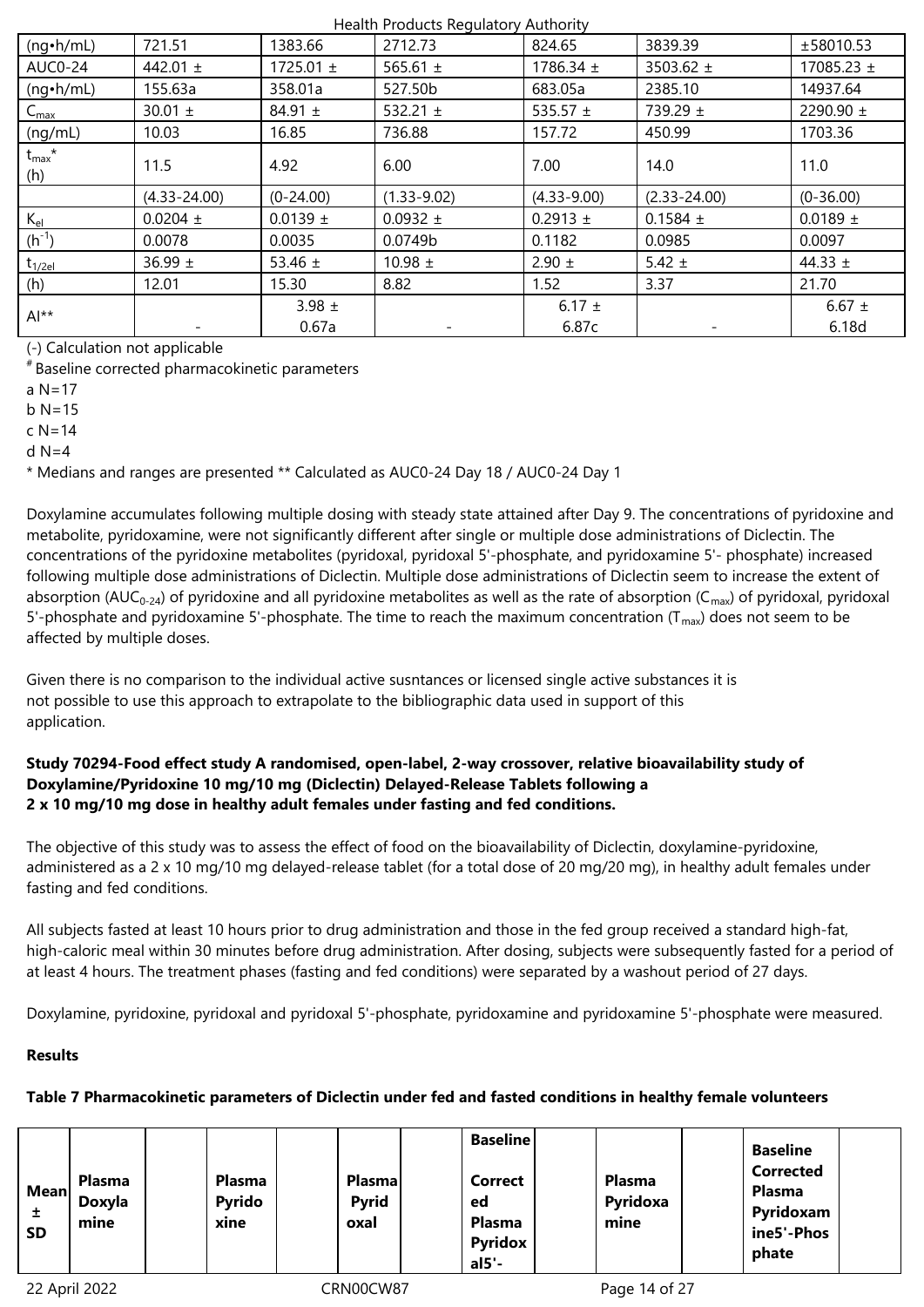|                                                         |                            |                                           |                           |                                           |                             |                                           | Phosph<br>ate               |                                                     |                           |                                           |                                 |                                           |
|---------------------------------------------------------|----------------------------|-------------------------------------------|---------------------------|-------------------------------------------|-----------------------------|-------------------------------------------|-----------------------------|-----------------------------------------------------|---------------------------|-------------------------------------------|---------------------------------|-------------------------------------------|
|                                                         | <b>Diclectin</b><br>Fed    | <b>Diclec</b><br>tin<br><b>Faste</b><br>d | <b>Diclect</b><br>in Fed  | <b>Diclec</b><br>tin<br><b>Faste</b><br>d | <b>Diclec</b><br>tin<br>Fed | <b>Diclec</b><br>tin<br><b>Faste</b><br>d | <b>Diclectin</b><br>Fed     | <b>Diclec</b><br>tin<br><b>Faste</b><br>$\mathbf d$ | <b>Diclectin</b><br>Fed   | <b>Diclec</b><br>tin<br><b>Faste</b><br>d | <b>Diclectin</b><br>Fed         | <b>Diclec</b><br>tin<br><b>Faste</b><br>d |
| <b>AUC</b><br>last<br>$(ng\cdot$<br>h/m<br>L)           | 1488.03<br>$\pm$<br>463.21 | 1407.<br>20 $\pm$<br>336.94               | 18.32 $\pm$<br>14.52      | 33.75<br>$\pm$<br>13.71                   | 138.40<br>$\pm$<br>70.85    | 193.66<br>土<br>53.95                      | 2096.63<br>$\pm$<br>916.50  | 1975.<br>$12 \pm$<br>881.98                         | 342.15 $\pm$<br>399.55    | 5646.<br>73 $\pm$<br>19038.<br>59         | 52045.43 ±<br>47013.65          | 51967.<br>$10 \pm$<br>41092.<br>51        |
| <b>AUC</b><br>inf<br>$(ng\cdot$<br>h/m<br>$\mathsf{L})$ | 1579.01<br>$\pm$<br>422.72 | 1447.<br>89 $\pm$<br>332.18               | 24.18 $\pm$<br>13.99      | 39.48<br>Ŧ.<br>12.85                      | 197.11<br>$\pm$<br>76.34    | 231.20<br>Ŧ<br>71.75                      | 2838.60<br>$\pm$<br>1469.78 | 2415.<br>$23 \pm$<br>1087.<br>78                    | 3239.49                   | 1530.<br>63 $\pm$<br>822.85               | 184751.02<br>$\pm$<br>259063.79 | 47527.<br>96 $\pm$<br>28290.<br>13        |
| $C_{\text{max}}$<br>(ng/<br>$mL$ )                      | 75.74 ±<br>16.59           | 94.90<br>$\pm$<br>18.40                   | 13.71 $\pm$<br>10.77      | 35.54<br>$\pm$<br>21.40                   | 45.63<br>$\pm$<br>25.00     | 85.39<br>$\pm$<br>21.53                   | 34.16 $\pm$<br>11.88        | 29.75<br>$\pm$<br>10.93                             | 367.37 $\pm$<br>381.33    | 487.32<br>$\pm$<br>651.49                 | 994.09 $\pm$<br>652.73          | 1325.<br>$08 \pm$<br>745.22               |
| $t_{\sf max}$<br>$(h)^a$                                | 11.8<br>$(4.00 -$<br>24.1) | 4.50<br>$(1.50 -$<br>24.0                 | 9.00<br>$(4.00 -$<br>24.0 | 2.50<br>$(1.00 -$<br>4.52)                | 10.0<br>$(4.00 -$<br>24.1)  | 3.03<br>$(1.02 -$<br>5.00                 | 16.0<br>$(6.53 -$<br>24.1)  | 13.0<br>$(3.50 -$<br>48.0                           | 8.75<br>$(4.00 -$<br>24.0 | 3.00<br>$(1.00 -$<br>96.0                 | 20.0 (2.00<br>$-2.16$           | 4.00<br>$(2.00 -$<br>2.16)                |
| $K_{el}(h)$<br>$-1$                                     | 0.0581<br>$\pm$<br>0.0118  | 0.0586<br>$\pm$<br>0.0147                 | 1.6606<br>$\pm$<br>0.5901 | 2.1215<br>土<br>0.7242                     | 0.4662<br>$\pm$<br>0.2323   | 0.5337<br>$\pm$<br>0.2804                 | 0.0126<br>$\pm$<br>0.0161   | 0.0115<br>$\pm$<br>0.0084                           | 0.0936                    | 0.3213<br>$\pm$<br>0.1569                 | $0.0294 \pm$<br>0.0395          | 0.0534<br>$\pm$<br>0.1136                 |
| $t_{\frac{1}{2}el}$<br>(h)                              | 12.48 $\pm$<br>2.88        | 12.64<br>土<br>3.43                        | $0.48 \pm$<br>0.21        | 0.37<br>Ŧ<br>0.16                         | 2.01<br>土<br>1.25           | 2.14<br>$\pm$<br>2.18                     | 94.61 $\pm$<br>56.93        | 81.60<br>$\pm$<br>42.17                             | 7.40                      | 3.08<br>$\pm$<br>2.54                     | $105.49 \pm$<br>147.79          | 66.47<br>土<br>51.29                       |

<sup>a</sup> Median (range)

N/A Not Applicable

The administration of Diclectin delayed-release tablets with a standard high-fat, high caloric meal delayed the absorption of both doxylamine and pyridoxine by approximately 7 hours when compared to administration under fasting conditions (based on median  $T_{\text{max}}$  results).

Although the delay in absorption of doxylamine under fed conditions was associated with a lower peak concentration, the extent of absorption was not affected. However, the rate and extent of absorption of pyridoxine was significantly reduced when administered with food. The effect of food on the pyridoxine component is more complex, in that pyridoxine and its B6 vitamin metabolites, pyridoxal, pyridoxal

5'-phosphate, pyridoxamine and pyridoxamine 5'-phosphate also contribute to the biological activity.

The study demonstrated that there is a significant delay to absorption in the fed state.

### **Conclusion of pharmacokinetic data**

The submitted data comply with the current CHMP guidelines, because the studies provide adequate data comparing the individual active substances and combination product (in the same pharmaceutical form) and demonstrate similar pharmacokinetics and no interaction as per EMA/CHMP/158268/2017.

The bridge between existing clinical data on the FDC product and the literature data on the single active substances has been demonstrated with pharmacokinetic and bioequivalent data from Study 160286 and Study 02163. This is further supported by an integrated analysis evaluating published data on each mono-component, with a dose adjustment, against Diclectin, the oral solution of doxylamine and pyridoxine and separate doxylamine and pyridoxine delayed-release tablets.

Therefore, no further study data need to be provided comparing the bioavailability of the actives when administered individually or in combination.

### **IV.3 Pharmacodynamics**

The clinical pharmacodynamics properties of doxylamine and pyridoxine are well-known. No new pharmacodynamic data were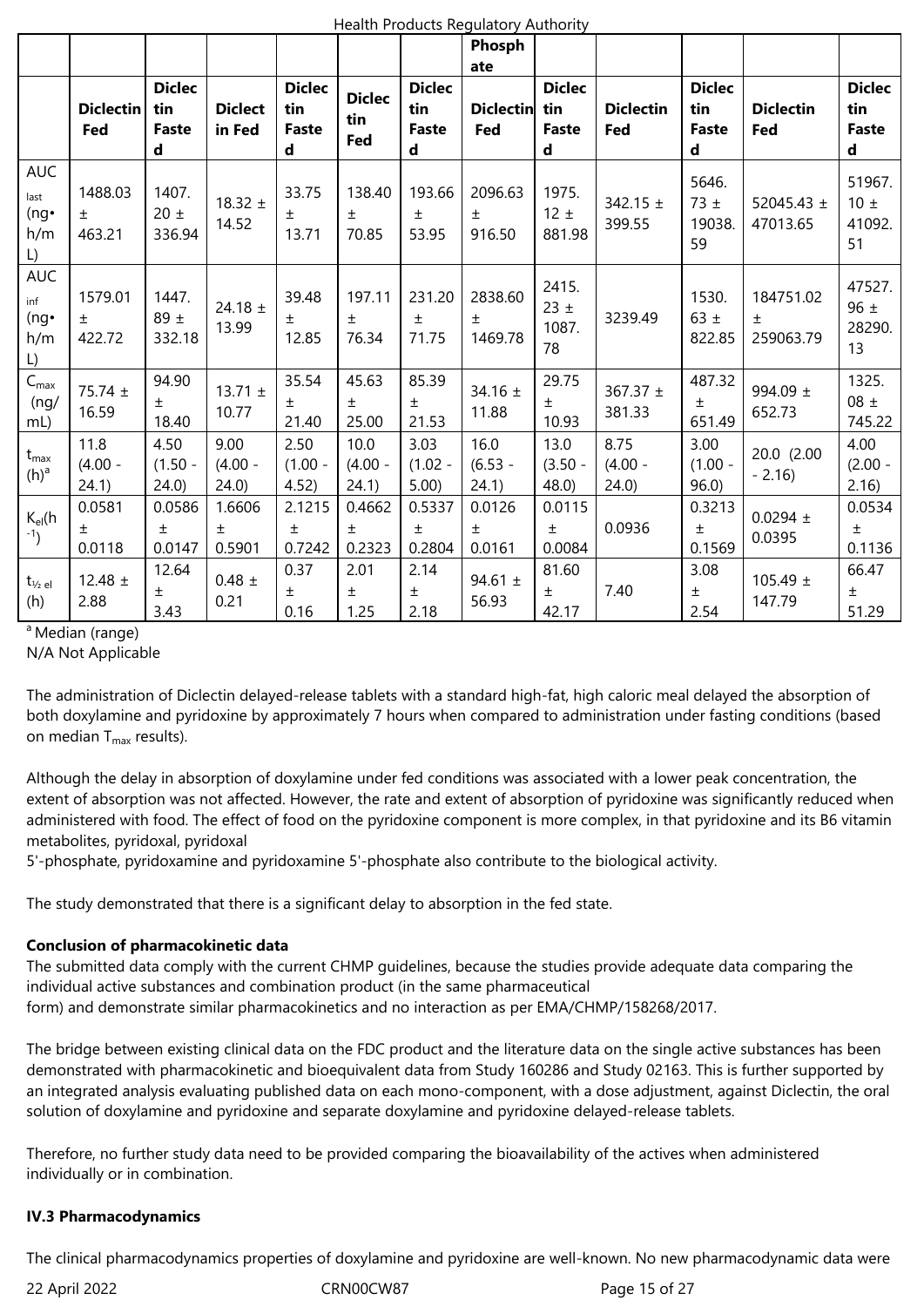submitted and none are required for this type of application. The applicant has provided an adequate overview of the pharmacodynamic properties of the combination, taking into account the fixed dose combination requirements (CHMP/EWP/240/95 Rev. 1).

# **IV.4. Clinical Efficacy**

In accordance with the requirements for fixed dose combinations (CHMP/EWP/240/95/Rev 1), the applicant submitted the following to support the application:

- 1. A pivotal phase III efficacy study (Study DIC-301)
- 2. Published data from the Drug Efficacy Study Implementation (DESI) study which was carried out in the USA in 1975
- 3. A summary of the literature evidence for varying combinations of the active substances.

A summary of the data is provided below.

### **Study DIC -301**

# **A double-blind, multicentre, randomised, placebo-controlled trial of the efficacy of Diclectin for nausea and vomiting of pregnancy**.

**Primary Objective**: The primary objective of this study was to compare the efficacy of Diclectin to placebo in the treatment of nausea and vomiting of pregnancy (NVP).

**Secondary Objectives**: The secondary efficacy endpoints included: (a) Three components constituting the Pregnancy Unique-Quantification of Emesis (PUQE) (b) Global Assessment of Well-Being (c) Number of tablets taken (d) Time loss from household tasks and/or employment (e) Total number of visits and phone calls to health care providers (f) Rates of hyperemesis gravidarum (g) Compliance with study medication.

### **Study Population**

The intent-to-treat efficacy population (ITT-E) contained 256 subjects. Subjects were pregnant women, at least 18 years of age, with a gestational age of 7-14 weeks, suffering from nausea and vomiting of pregnancy (NVP), with a PUQE score  $\geq 6$ , and not responding to conservative management consisting of dietary/lifestyle advice according to the 2004 American College of Obstetrics and Gynecology (ACOG) Practice Bulletin.

The Intent-to-Treat efficacy (ITT-E) population consisted of any subject who took at least one dose of study medication and had at least one post-baseline PUQE measurement.

### **Study Treatments**

Diclectin delayed release tablets containing doxylamine succinate USP 10 mg and pyridoxine hydrochloride 10 mg were administered orally at bedtime. The minimum assigned study medication was 2 tablets daily at bedtime, increasing when indicated to the maximal dosage of 4 tablets per day according to the subject's symptomatology.

The study had a 15-day period consisting of 14 dosing days.

Blood sampling for determination of pharmacokinetic (PK) measurements of pyridoxine, pyridoxal, pyridoxal 5-phosphate and doxylamine concentrations on Day 1, Day 4 ( $\pm$  1 day), Day 8 ( $\pm$  1 day), and Day 15 ( $\pm$  1 day) was conducted. A summary of the (PK) results and statistical analyses are presented below.

### **Primary endpoints**

The primary objective was to compare the efficacy of Diclectin to placebo in the treatment of nausea and vomiting of pregnancy (NVP) using the Pregnancy Unique-Quantification of Emesis (PUQE) assessment tool to assess efficacy.

### **Secondary Endpoints**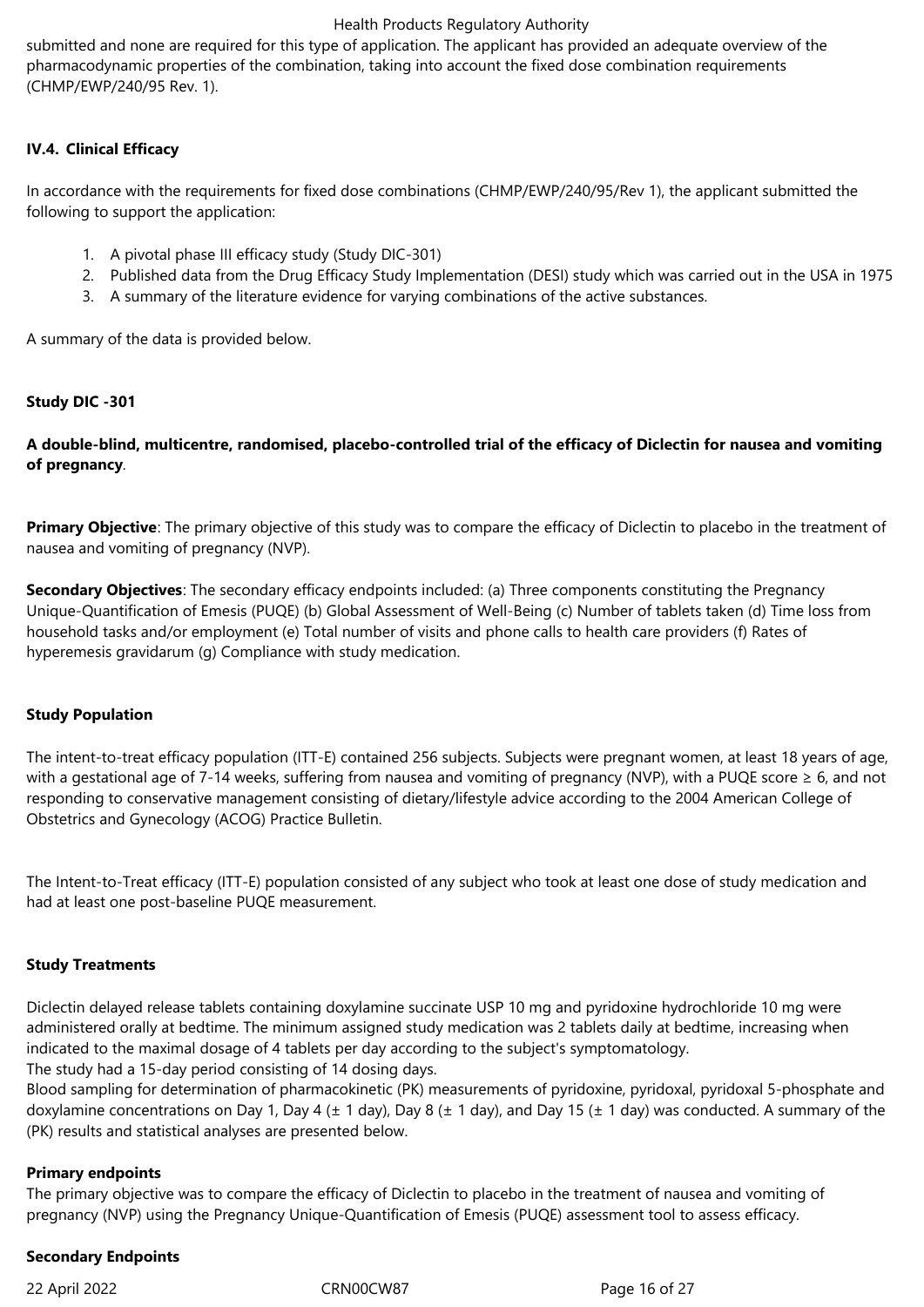The secondary efficacy endpoints included evaluation of the (a) three components constituting the PUQE score (b) Global Assessment of Well-Being (c) Number of tablets taken (d) Time loss from household tasks and/or employment (e) Total number of visits and phone calls to health care providers (f) Rates of hyperemesis gravidarum (g) Compliance with study medication.

# **RESULTS**

# **Primary efficacy analysis**

The mean PUQE scores were comparable at baseline in the two treatment groups. Both treatment groups showed negative mean changes from baseline in PUQE score, indicating improvement in NVP symptoms. The mean (SD) change in the Diclectin group was -4.8 (2.7) and the mean change in the placebo group was -3.9 (2.6). The difference between these two mean changes was statistically significant (*P*=0.006), indicating statistically significantly greater improvement in the Diclectin group than in the placebo group.

| <b>Data/Category</b> | <b>Statistics</b>                              | <b>Treatment Group</b>                              |                                                     | P value for<br>comparison |
|----------------------|------------------------------------------------|-----------------------------------------------------|-----------------------------------------------------|---------------------------|
|                      |                                                | <b>Diclectin</b><br>$(N=131)$                       | <b>Placebo</b><br>$(N=125)$                         |                           |
| Baseline             | N<br>Mean $\pm$ SD<br>Median<br>Min, Max       | 131<br>$9.0 \pm 2.1$<br>9.0<br>6, 15                | 125<br>$8.8 \pm 2.1$<br>8.0<br>6, 15                |                           |
| Day 15 $(\pm 1$ day) | N<br>Mean $\pm$ SD<br>Median<br>Min, Max       | 131<br>$4.2 \pm 1.9$<br>3.0<br>3, 11                | 125<br>$4.9 \pm 2.3$<br>4.0<br>3, 12                |                           |
| Change from Baseline | N.<br>Mean $\pm$ SD<br>Median<br>Min, Max<br>% | 131<br>$-4.8 \pm 2.7$<br>$-5.0$<br>$-11, 3$<br>53.0 | 125<br>$-3.9 \pm 2.6$<br>$-4.0$<br>$-11, 2$<br>44.0 | 0.006 <sup>1</sup>        |

### **Table 8 Primary efficacy analysis: Change from baseline to Day 15 (± 1day) in PUQE score for ITT-E population**

Change from Baseline (Screening) is defined as post-baseline minus Baseline. Subjects who discontinued the study prematurely had subsequent missing PUQE scores estimated using a LOCF approach.

<sup>1</sup>*P values*for treatment comparison (Diclectinvs. Placebo) from rank-based analysis of variance stratified by centre

The mean change from baseline to Day 15 in PUQE score was numerically larger for the Diclectin treatment group than the placebo treatment group in subjects with complete data via Last Observation Carried Forward (LOCF) analyses and for per protocol subjects. For subjects with complete data (using LOCF), the mean change in PUQE score (SD) was -5.1  $\pm$  2.5 for the Diclectin treatment group and

-4.5 ± 2.5 for the placebo treatment group (*P*=0.184). For per protocol subjects, the mean change in PUQE score was -5.3 ± 2.4 for Diclectin treatment group and -4.6 ± 2.4 for the placebo treatment group (*P*=0.069). Neither of these differences between treatment groups were statistically significant.

# **Re-analysis of primary end-points**

The study DIC-301 primary endpoint results were re-analysed, on request, using the all-randomised population carrying baseline observations forward for those with no post-baseline measurements. The re-analysis of the data revealed a statistically significant result in the all randomised population, consistent with the primary analysis. The results are presented in Table 9 and Table 10 below.

|                 | $1.00010 + 0.10011910 + 0.000011110 + 0.00011110 + 0.0001111110 + 0.000110 + 0.000110 + 0.000110 + 0.000110 + 0.000110 + 0.000110 + 0.000110 + 0.000110 + 0.000110 + 0.000110 + 0.000110 + 0.000110 + 0.000110 + 0.000110 + 0.000110 + 0.000110 + $ |                        |                |                           |
|-----------------|-----------------------------------------------------------------------------------------------------------------------------------------------------------------------------------------------------------------------------------------------------|------------------------|----------------|---------------------------|
| Data/Category   | <b>Statistics</b>                                                                                                                                                                                                                                   | <b>Treatment Group</b> |                | P value for<br>comparison |
|                 |                                                                                                                                                                                                                                                     | <b>Diclectin</b>       | <b>Placebo</b> |                           |
|                 |                                                                                                                                                                                                                                                     | $(N=140)$              | $(N=140)$      |                           |
|                 |                                                                                                                                                                                                                                                     | 140                    | 140            |                           |
|                 | Mean $\pm$ SD                                                                                                                                                                                                                                       | $9.0 \pm 2.1$          | $8.9 \pm 2.1$  |                           |
| <b>Baseline</b> | Median                                                                                                                                                                                                                                              | 9.0                    | 8.0            |                           |
|                 | Min, Max                                                                                                                                                                                                                                            | 6, 15                  | 5, 15          |                           |

# **Table 9 Change from baseline to Day 15 (±1 day) in PUQE score for all patients**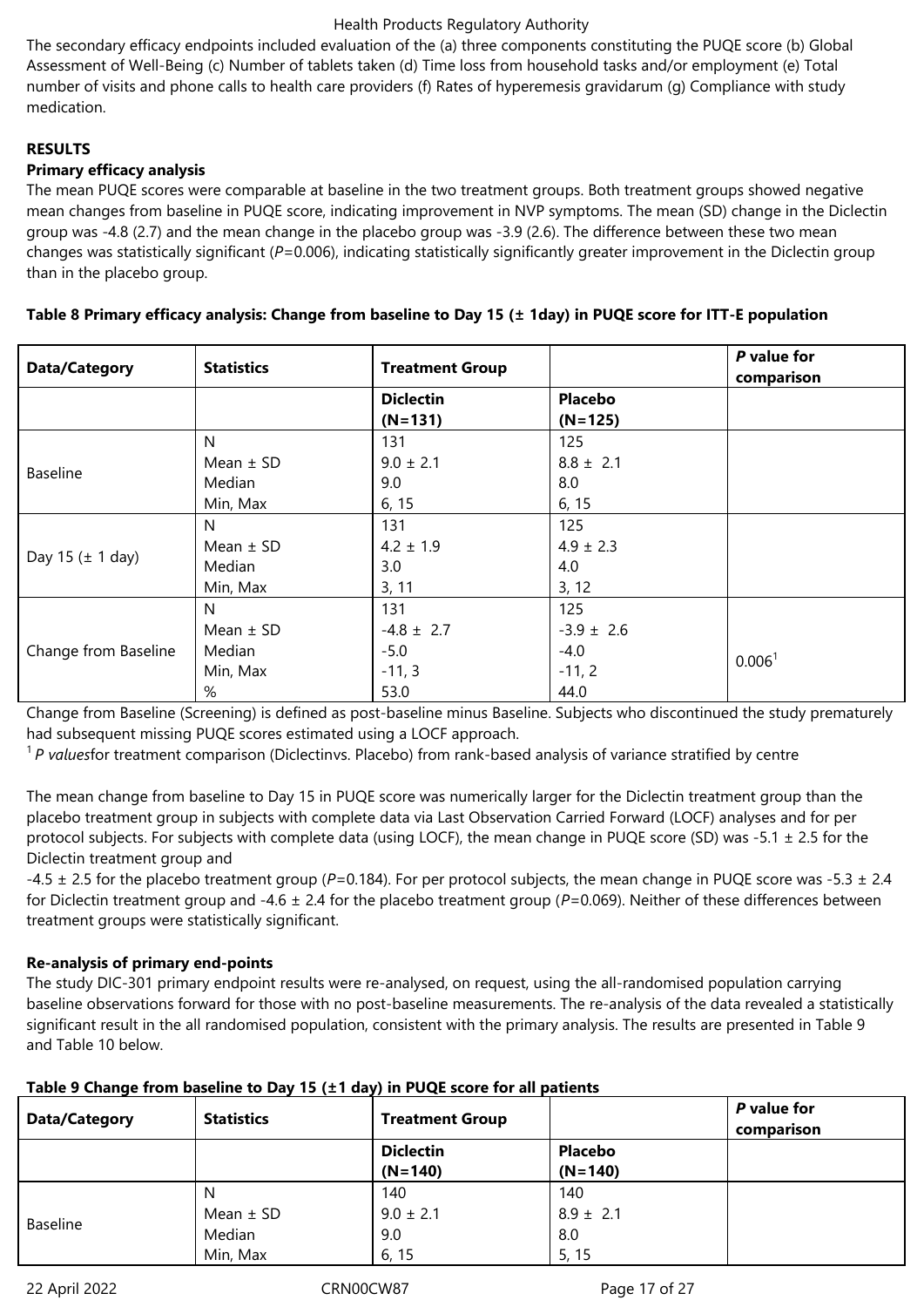| Health Products Regulatory Authority |               |                |                |                     |  |
|--------------------------------------|---------------|----------------|----------------|---------------------|--|
|                                      | N             | 140            | 140            |                     |  |
|                                      | Mean $\pm$ SD | $4.5 \pm 2.3$  | $5.4 \pm 2.7$  |                     |  |
| Day 15 $(\pm 1$ day)                 | Median        | 3.0            | 4.0            |                     |  |
|                                      | Min, Max      | 3, 15          | 3, 13          |                     |  |
|                                      | N             | 140            | 140            |                     |  |
|                                      | Mean $\pm$ SD | $-4.5 \pm 2.9$ | $-3.5 \pm 2.8$ |                     |  |
| Change from Baseline                 | Median        | $-4.5$         | $-3.0$         | 0.0018 <sup>1</sup> |  |
|                                      | Min, Max      | $-11, 3$       | $-11, 2$       |                     |  |

Baseline observations carried forward for those with no post-baseline measurements

<sup>1</sup>P valuefor treatment comparison (Diclectinvs. Placebo) from rank-based analysis of variance stratified by centre.

### **Table 10 Least Square Mean difference and 95% Confidence Intervals**

| <b>Least Square Mean Difference</b> | 95 % Confidence Interval |
|-------------------------------------|--------------------------|
| $-0.927$                            | -0.360<br>.494.          |

# **Secondary efficacy analyses**

# **Components of the PUQE score**

Mean changes from baseline to Day 15 ( $\pm$  1 day) hours of nausea, number of times vomiting, and number of times retching for the ITT-E Population decreased similarly (consistently higher decrease) in both treatment groups. The mean (± SD) hours of nausea decreased from 4.0  $\pm$  1.0 to 1.5  $\pm$  1.0 (change from baseline -2.6  $\pm$  1.2) with Diclectin treatment and from 4.1  $\pm$  0.9 to 1.6 ± 0.9 (change from baseline -2.5 ± 1.1) for placebo (*P=*0.649). The mean (± SD) number of times vomited decreased from 2.2  $\pm$  1.2 to 1.1  $\pm$  0.3 (change from baseline -1.1  $\pm$  1.2) with Diclectin treatment, and from 2.1  $\pm$  1.2 to 1.2  $\pm$  0.5 (change from baseline -0.8 ± 1.2) with placebo (*P=*0.084). The mean (± SD) number of times retching decreased from 2.7 ± 1.1 to 1.2 ± 0.5 (change from baseline -1.5  $\pm$  1.2) for Diclectin treatment, and from 2.6  $\pm$  1.2 to 1.4  $\pm$  0.7 (change from baseline-1.3  $\pm$  1.1) with placebo treatment (*P=*0.082).

In summary, the mean PUQE component scores were comparable at baseline for the two treatment groups. Mean changes in these scores were all negative for both treatment groups, indicating improvement. Mean changes from baseline were similar for the two treatment groups for all 3 component scores; no statistically significant differences were seen.

# **Global assessment of well-being (**Quality of Life (QOL))

The mean change from baseline to Day 15 ( $\pm$  1 day) in Global Assessment of Well-Being scores for the ITT-E Population was statistically significantly higher for subjects treated with Diclectin than for those treated with placebo (*P*=0.005). The mean (± SD) Global Assessment of Well-Being score increased (indicating improvement in well-being) from 5.0  $\pm$  2.3 to 7.8  $\pm$  2.2 (change from baseline 2.8  $\pm$  2.8) with Diclectin treatment and increased from 5.4  $\pm$  2.2 to 7.2  $\pm$  2.0 (change from baseline 1.8 ± 2.2) with placebo treatment.

# **Number of tablets taken**

The mean number of tablets (SD) taken was similar for both treatment groups, with  $36.6 \pm 13.3$  tablets taken for Diclectin-treated subjects and 34.0 ± 15.1 tablets taken for placebo-treated subjects (*P*=0.139).

The proportion of subjects who took the required 28 tablets was greater for Diclectin-treated subjects (11/131 subjects; 8.4%) than for placebo- treated subjects (6/125 subjects; 4.8%). The proportion of subjects taking fewer than 28 tablets was lower in the Diclectin-treated subjects (31/131 subjects; 23.7%) than for placebo-treated subjects (38/125 subjects; 30.4%). The remaining subjects in each treatment group took more than 28 tablets (89/131 [67.9%] Diclectin-treated subjects and 81/125 [64.8%] placebo treated subjects). The difference in the distributions of subjects in these categories for the two treatment groups was not statistically significant (*P*=0.283).

# **Time loss from household tasks and/or employment**

The mean ( $\pm$  SD) time loss from household tasks was similar for both treatment groups, with 6.09  $\pm$  15.54 hours for Diclectin treatment and 5.51  $\pm$  12.83 hours for placebo (P=0.734). The mean (SD) time loss from employment was numerically less for the Diclectin treatment group, with  $0.92 \pm 3.86$  hours versus  $2.37 \pm 10.23$  hours for the placebo treatment group; however, this difference was not statistically significant (*P*=0.064).

# **Visits and telephone calls to health care providers**

The mean (SD) number of visits to health care providers was similar for both treatment groups with  $0.1 \pm 0.5$  visits with Diclectin treatment and 0.1 ± 0.4 visits for placebo treatment (*P=*0.885). The mean (SD) number of phone calls to health care providers was also similar for both treatment groups with 0.1  $\pm$  0.4 phone calls for Diclectin treatment, and 0.1  $\pm$  0.3 phone calls for placebo treatment (*P=*0.581).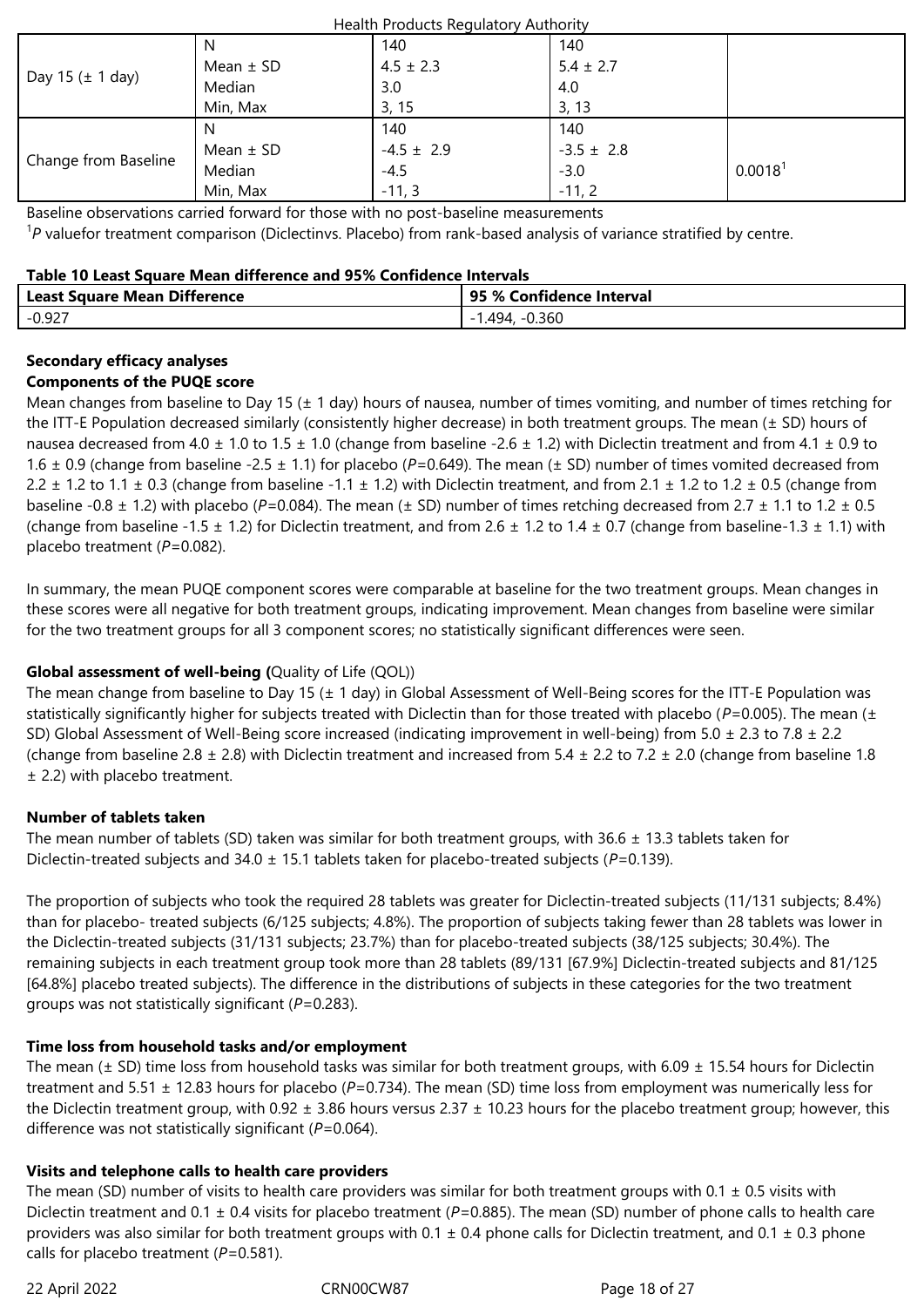### **Rates of hyperemesis gravidarum**

There were no subjects with reported hyperemesis gravidarum in either treatment group.

### **Compliance with study medication**

The difference in the study drug compliance between groups was not statistically significant (*P*=0.283). The compliance with study medication did not differ between treatment groups with 67.9% (89/131) of Diclectin-treated subjects and 64.8% (81/125) of placebo‑treated subjects taking more than 28 tablets. Study drug compliance was also similar for Diclectin-treated and placebo-treated subjects taking 28 tablets (8.4% and 4.8%) and fewer than 28 tablets (23.7% and 30.4%), respectively. Overall, there were 29 (20.7%) Diclectin-treated subjects and 48 (34.3%) placebo-treated subjects that were outside 80 to 120% dosing compliance.

### **Post ad hoc analysis**

In order to supplement the previously presented clinical data, a post hoc analysis was conducted to evaluate the change from baseline in PUQE score to Days 3, 4 and 5. The objective of this additional analysis was to assess the efficacy compared to placebo at an earlier stage in the trial and minimise the impact of any natural course of NVP improvement. Results at day 3 demonstrated a difference in PUQE score from baseline between Diclectin-treated and placebo-treated women significantly lower by

1.0 PUQE units (*P*=0.002). At Day 4, the difference was 1.1 PUQE units (*P*<0.001); and at day 5, 1.0 PUQE units (*P*=0.006) [2016].

Following MHRA recommendation, a subsequent post ad hoc analysis was conducted to assess the change in PUQE score from baseline to Day 10. The objective of this additional analysis was to obtain a middle analysis point between Days 5 and 15 and evaluate the evolution of the PUQE score change from baseline throughout the whole trial duration of 15 days. Moreover, the analysis in the morning of Day 10 provides data several days after the maximum dose has been reached by the patient, since the maximum possible dosage of 4 tablets per day is reached on Day 4, as per study protocol.

Results at Day 10 demonstrated a difference in PUQE score from baseline between Diclectin-treated and placebo-treated women significantly lower by 0.8 PUQE units (*P*=0.032).

Study DIC-301 demonstrated a greater improvement of 0.8 to 1.1 PUQE units for Diclectin, compared to placebo, for Days 3, 4, 5, 10 and 15. These statistically significant differences, based on the PUQE scale, represent improvements that are clinically meaningful for pregnant women suffering from NVP.

It could represent a difference from three hours of nausea per day to only one hour or less. Severity of nausea in NVP being similar in character and intensity to nausea associated with chemotherapy [2000] and persistent nausea being the symptom that most adversely affects quality of life [2016], this difference is highly clinically meaningful for the pregnant women suffering from NVP and positively influences the Quality of Life (QOL).

# **Conclusion**

The primary end point was met from a statistical perspective, giving a statistically significant improvement in the PUQE score from baseline at day 15. However, the clinical change was small, only (-4.8 vs -3.9) and was equal to the difference in the baseline measurement. This change was carried through in the secondary end points, some of which showed statistical superiority but in which the changes were small. The applicant has provided a detailed explanation of this study outcome, including the clinical meaningfulness of the results and positive impact upon patients. The applicant's argument put forward to support the clinical relevance of the study outcome include reference to recent expert clinical opinion, current clinical practice and published literature; this is acceptable.

To further support the application the applicant submitted published data from the Drug Efficacy Study Implementation (DESI) study which was carried out in the USA 1975. Details of the DESI study are provided below.

### **DESI study**

An 8-way, randomized, double-blind, placebo-controlled, multi-centre trial, involving patients who had nausea and/or vomiting of pregnancy, was submitted to the Bendectin New Drug Application following the FDA Drug Efficacy Study Implementation ("DESI") program.

The DESI study compared doxylamine, pyridoxine, and dicyclomine hydrochloride, alone or in various combinations, with placebo in an 8-way study design in a total of 2,308 patients. This included the comparison of the proposed combination product (doxylamine and pyridoxine) to doxylamine alone and pyridoxine alone. The applicant has stated that although performed over 40 years ago, the study was conducted in accordance to standards comparable to the current clinical practice.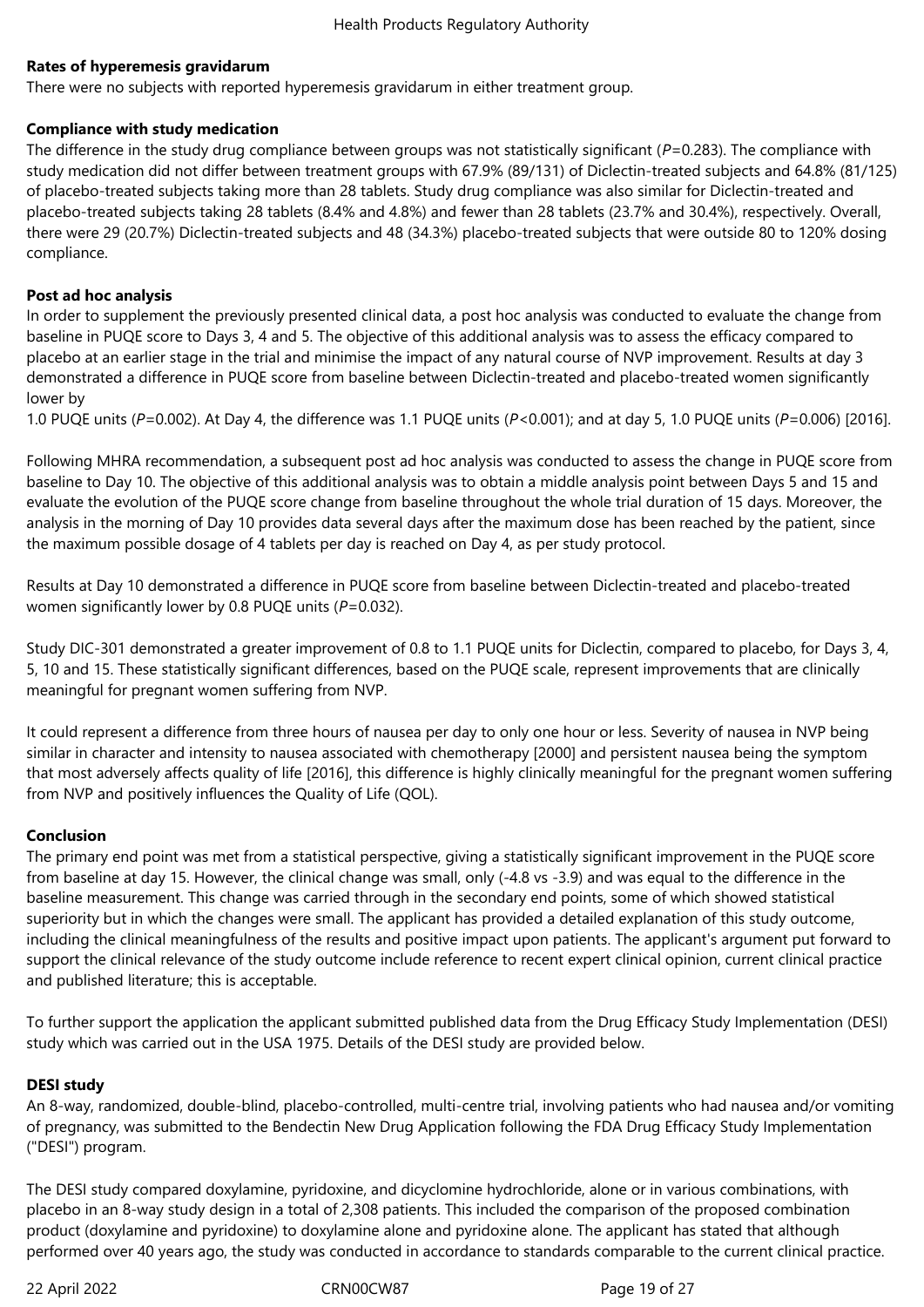In this study, pregnant women experiencing nausea and vomiting were randomised to receive 2 tablets of: i. doxylamine succinate 10 mg / dicyclomine hydrochloride 10 mg / pyridoxine hydrochloride 10 mg - or ii. doxylamine succinate 10 mg / pyridoxine hydrochloride 10 mg - or – iii. dicyclomine hydrochloride 10 mg / doxylamine succinate 10 mg - or iv. dicyclomine hydrochloride 10 mg / pyridoxine hydrochloride 10 mg - or v. doxylamine succinate 10 mg - or vi. dicyclomine hydrochloride 10 mg - or vii. pyridoxine hydrochloride 10 mg - or viii. placebo

at bedtime for 7 nights and if necessary 1 additional tablet in mornings and mid-afternoons.

Physicians were asked to evaluate the efficacy of the therapy overall, and for improvement in nausea and vomiting. Patients were also asked to evaluate the efficacy of their therapy. For all therapies, statistical significance was assessed compared to placebo.

#### **Results:**

**Table 11 Efficacy results of the Doxylamine succinate and pyridoxine hydrochloride arms of the DESI-8 study among pregnant women with Nausea and Vomiting of Pregnancy**

| <b>Primary Endpoints</b>                                                     | <b>Doxylamine Succinate</b><br>+Pyridoxine Hydrochloride | <b>Placebo</b> | P-value |
|------------------------------------------------------------------------------|----------------------------------------------------------|----------------|---------|
| Physician's evaluation of %<br>effectiveness (moderate to<br>excellent)      | 78                                                       | 57             | < 0.01  |
| Physician's evaluation of %<br>improvement in nausea                         | 75                                                       | 52             | < 0.01  |
| Physician's evaluation of %<br>improvement in vomiting                       | 73                                                       | 66             | 0.17    |
| Patient's evaluation of %<br>reduction in daily hours<br>nausea              | 64                                                       | 31             | < 0.01  |
| Patient's evaluation of % with<br>no vomiting on 5 or more<br>treatment days | 48                                                       | 28             | < 0.01  |

The doxylamine succinate 10 mg / pyridoxine hydrochloride 10 mg group showed statistically significant improvement in symptoms as evaluated by physicians and patients compared to the placebo group (Table 11). Doxylamine was the most effective of these active ingredients for the treatment of nausea and vomiting and pyridoxine had an added effect on nausea. Dicyclomine was found to be ineffective for either nausea or vomiting in this study. Based on the demonstration of effectiveness in this study, Bendectin was reformulated with doxylamine and pyridoxine only as active ingredients.

### **Conclusion**

The results of this study appear to show sufficient evidence to demonstrate the clinical contributions of doxylamine succinate and pyridoxine hydrochloride in the proposed fixed dose combination (FDC). Therefore, the findings of this study may be considered to partially address the issue of compliance with the current European regulatory guidelines, although the demonstration of superiority of the FDC against its mono-components is not possible from this study.

### **Bibliographic Data**

The applicant has provided a comprehensive and up-to-date bibliographic review to include all relevant data to address the FDC requirements and further support the Diclectin application. This includes recent publications and the latest available NVP rates, however it should be noted that due to the age of the innovator product, many of the older references are still considered important.

The publications include specific data on the single active substances with and without a comparison to the fixed dose combination.

Included are publications that show that the fixed dose combination is effective both statistically and clinically.

Furthermore, supportive evidence generated from current clinical practice has been provided.

22 April 2022 CRN00CW87 Page 20 of 27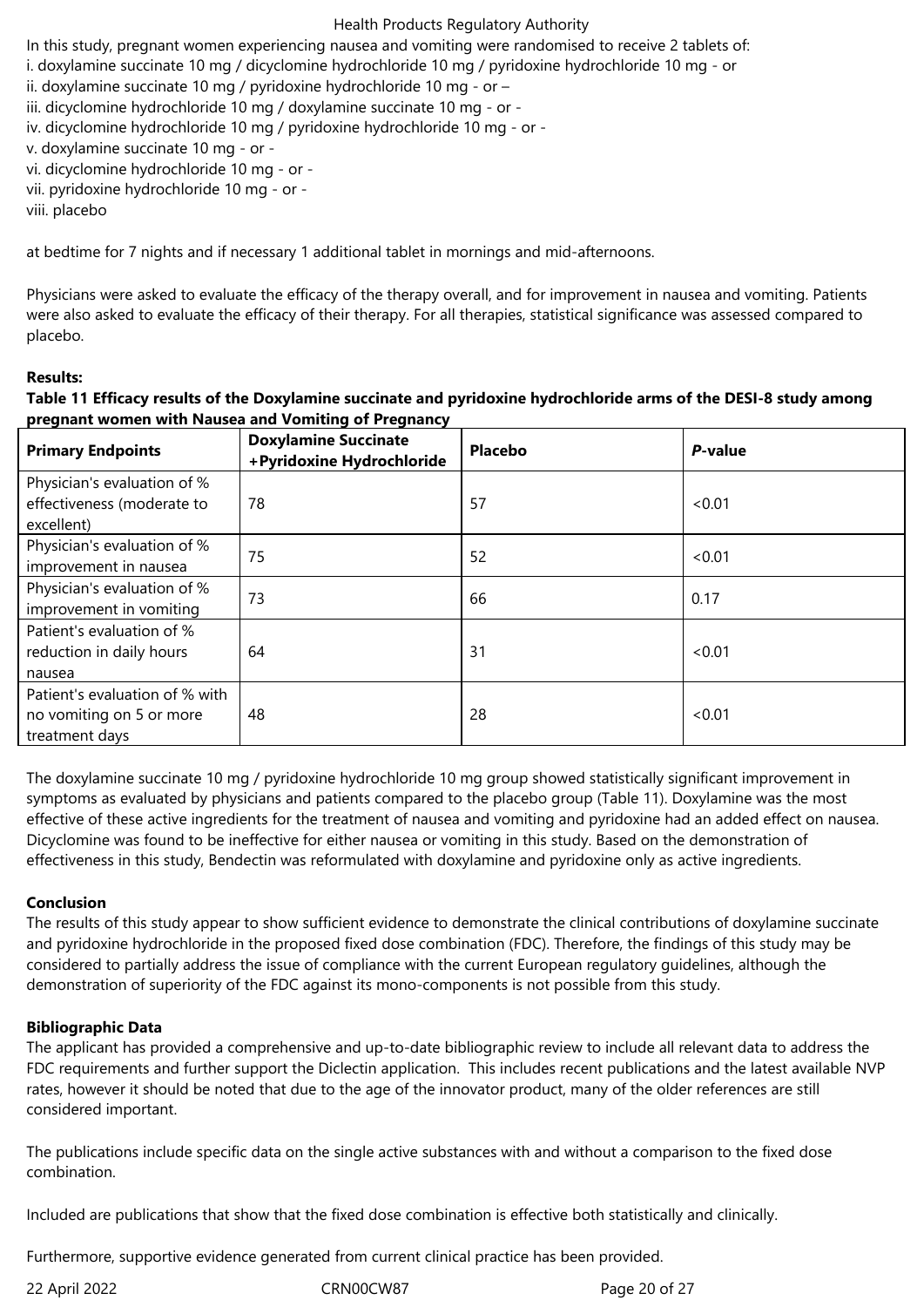### **Overall conclusion on efficacy**

The data submitted fulfils the fixed dose combination requirements (EMA/CHMP/158268/2017).

While the results of the single pivotal study regarding the demonstration of efficacy is considered largely borderline, these findings can be viewed in the context of the submitted additional data described above, which the applicant has generated from various sources including current clinical practice. These additional data particularly an Irish study, appear to show that the combination may be effective in a substantial proportion of pregnant women presenting with nausea and vomiting.

In addition, the results of the DESI study appear to show sufficient evidence to support the clinical contributions of each of the monocomponents in the fixed dose combination.

Overall, the evidence from the clinical studies, literature and evidence of its current clinical use in taken together is considered sufficient to support the efficacy of Xonvea for the treatment of nausea and vomiting of pregnancy in women who do not respond to conservative management.

# **IV.4 Clinical Safety**

The safety profile of doxylamine 10 mg/pyridoxine 10 mg fixed dose combination is well‑established. No new or unexpected safety concerns arose from this application.

Diclectin has been marketed in Canada by Duchesnay since 1983, and in the US under the trade name Diclegis, since 2013, with no reported safety concerns.

The evidence of the safety for Xonvea is supported by the clinical pharmacokinetic and clinical efficacy studies discussed above, published data, as well as post marketing data. The applicant has supplied data, derived from several sources, to support the safety of Diclectin:

- 1. The Diclectin clinical programme including the phase III pivotal efficacy trial, DIC-301
- 2. Global literature data on doxylamine succinate/pyridoxine hydrochloride combination products marketed under other trade names
- 3. Global post-marketing experience on doxylamine succinate/pyridoxine hydrochloride combination products marketed under other trade names
- 4. Diclectin post-marketing experience in Canada and the US.

The safety data submitted to support use of the proposed formulation for the treatment of nausea and vomiting of pregnancy in women who do not respond to conservative management is summarised below.

### **Deaths**

No study subject deaths occurred in any of the clinical studies.

### **Serious Adverse Events**

### **Study DIC-301**

There were nine subjects with serious adverse events and 7 additional subjects that discontinued study drug due to treatment-emergent adverse events (TEAEs) that were not serious.

Serious adverse events (SAE) were collected from the time of the first dose until 30 days after the subject had either discontinued study medication or started on compassionate medication. As presented in Table 12, a total of nine serious adverse events were reported for this study with 3.0% (4/133) in the Diclectin treatment group, and 3.9% (5/128) in the placebo treatment group.

Reported SAEs were: bile duct stone (1), missed abortion (2), spontaneous abortion (3), foetal disorder (1), intrauterine death (1), and premature rupture of membranes (1). Rates of foetal death were the same in both arms and in all 8 cases the event was considered unrelated to study drug. There were 4 subjects (2 Diclectin, 2 placebo) that discontinued study drug due to their SAEs: missed abortion (Diclectin), spontaneous abortion (Diclectin), spontaneous abortion (placebo), and bile duct stone

22 April 2022 CRN00CW87 Page 21 of 27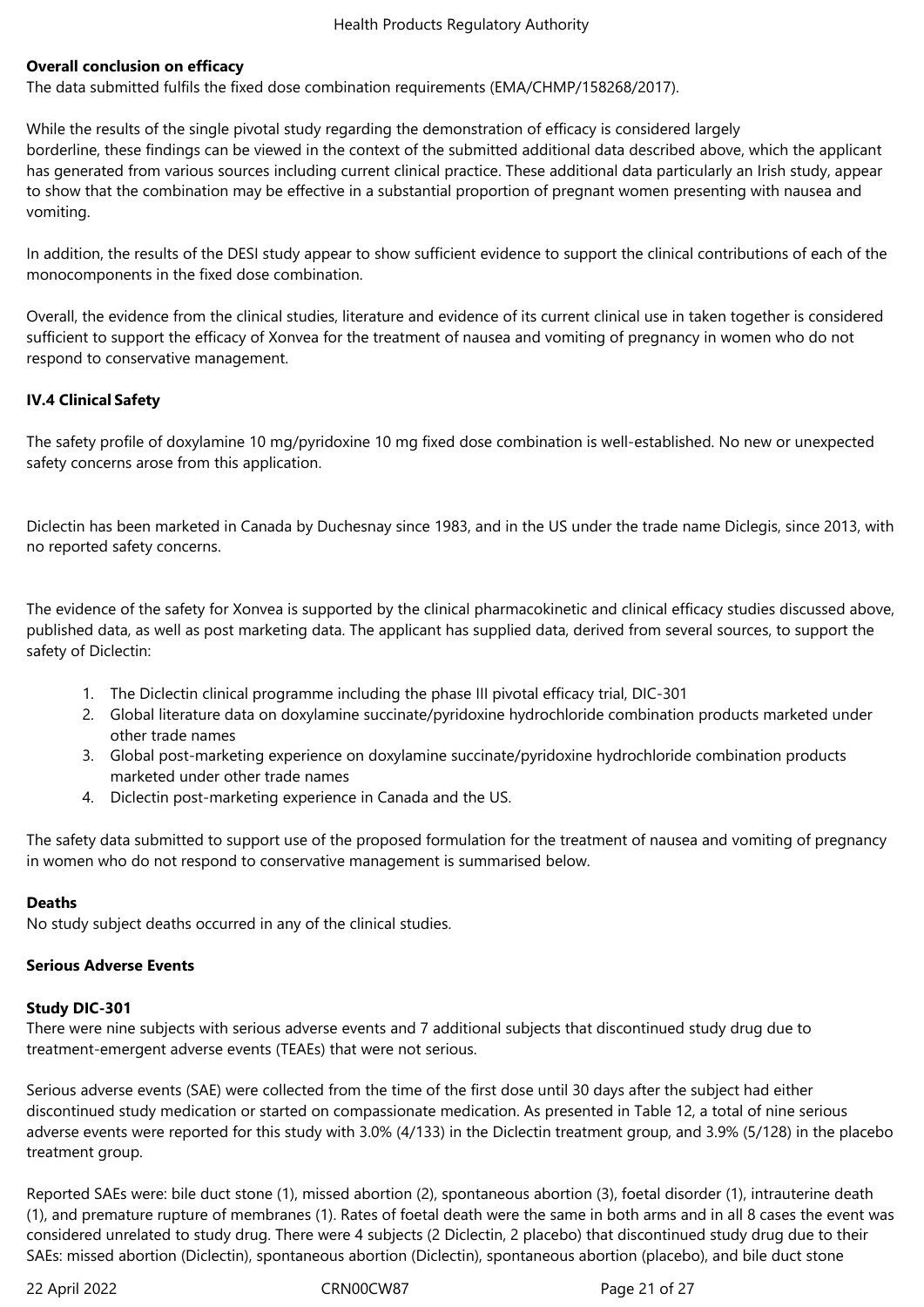(placebo). None of the nine reported SAEs required unblinding of the study drug. Eight of the SAEs were considered unrelated to the study drug and one SAE was considered unlikely to be related to the study drug.

### **Table 12 Study DIC-301 Serious Treatment Emergent Adverse Events in the Study for ITT-S subjects**

| <b>System Organ Class (SOC)</b><br>Preferred Term           | <b>Diclectin</b><br>$(N=133)$ | <b>Placebo</b><br>$(N=128)$ | P valuea |
|-------------------------------------------------------------|-------------------------------|-----------------------------|----------|
| <b>Number of Subjects with at</b><br>least one Serious TEAE | 4(3.0%)                       | 5(3.9%)                     | 0.745    |
| Hepatobiliarydisorders                                      | 0                             | $1(0.8\%)$                  | 0.490    |
| Bile duct stone                                             | 0                             | $1(0.8\%)$                  | 0.490    |
| Pregnancy, peurperiumand<br>perinatal conditions            | 4(3.0%)                       | 4(3.1%)                     | 1.000    |
| Abortion missed                                             | $(0.8\%)$                     | $1(0.8\%)$                  | 1.000    |
| Abortion spontaneous                                        | 2(1.5%)                       | $1(0.8\%)$                  | 1.000    |
| Fetal disorder                                              | 0                             | $1(0.8\%)$                  | 0.490    |
| Intra-uterine death                                         | $(0.8\%)$                     |                             | 1.000    |
| Premature rupture of<br>membranes                           | 0                             | $1(0.8\%)$                  | 0.490    |

<sup>a</sup> The *P valuewas calculated using Fisher's exact test method* 

Intent-to-Treat (ITT) safety population: Any subject who took at least one dose of study medication during the study.

# **Studies 02163, 02191, 70294, 70381 and 160286**

No serious adverse events were reported for these studies.

### **Common Adverse Events**

The following section summarises the adverse events for studies in the Diclectin clinical study programme.

# **Study DIC-301**

The incidence of treatment-emergent adverse events (TEAEs) was similar for both treatment and placebo groups. Of the 261 ITT-S subjects, 74 (55.6%) Diclectin-treated and 66 (51.6%) placebo-treated subjects experienced at least one adverse event during the study. For both treatment groups, most TEAEs were considered mild in severity.

There were 40 (30.1%) Diclectin treated and 32 (25.0%) placebo-treated subjects with at least one TEAE considered related to study drug (possibly, probably or definitely related). This difference was not statistically significant (P=0.359).

Related events (> 2% in either treatment group) were: somnolence [19 (14.3%) Diclectin, 15 (11.7%) placebo]; abdominal pain [1 (0.8%) Diclectin, 3 (2.3%) placebo]; dry mouth [4 (3.0%) Diclectin, 1 (0.8%) placebo]; fatigue [6 (4.5%) Diclectin, 5 (3.9%) placebo]; dizziness [6 (4.5%) Diclectin, 5 (3.9%) placebo]; and headache [8 (6.0%) Diclectin, 8 (6.3%) placebo]. Other related events (≤2% in either treatment group) were: constipation, diarrhoea, dyspepsia, feeling jittery, increased alanine aminotransferase, increased blood amylase, increased appetite, myalgia, ageusia, migraine, syncope, insomnia, mood swings, nasal congestion, and hot flush. There were 3 severe TEAEs considered related to study medication including fatigue (Diclectin, possible), fatigue/exhaustion (Diclectin, probable), and headache (placebo, possible).

### **Study 70294**

A total of 52 treatment emergent adverse events (TEAEs) were reported by 26 of the 44 subjects who received at least one dose of the study medication (safety population). The most commonly reported TEAE in the safety population were headache (13.6%; n=6), catheter site pain (13.6%; n=6), and somnolence (11.4%; n=5).

### **Study 70381**

A total of 109 treatment-emergent adverse events were reported by 17 of the 18 subjects who received at least one dose of the study medication (safety population). Of the 109 adverse events reported, 82 were graded as mild, 25 were graded as moderate, and 2 were graded as severe. The severe adverse events were vomiting (intermittent) and a sensation of chest tightness, both with onset on Day 22 (after the last drug administration). The most frequently occurring adverse events were mild in intensity and included nausea (50%) and headache (44%).

### **Study 02163**

A total of 74 treatment-emergent adverse events (TEAEs) occurred during this study. The most commonly reported adverse events were headache and nausea.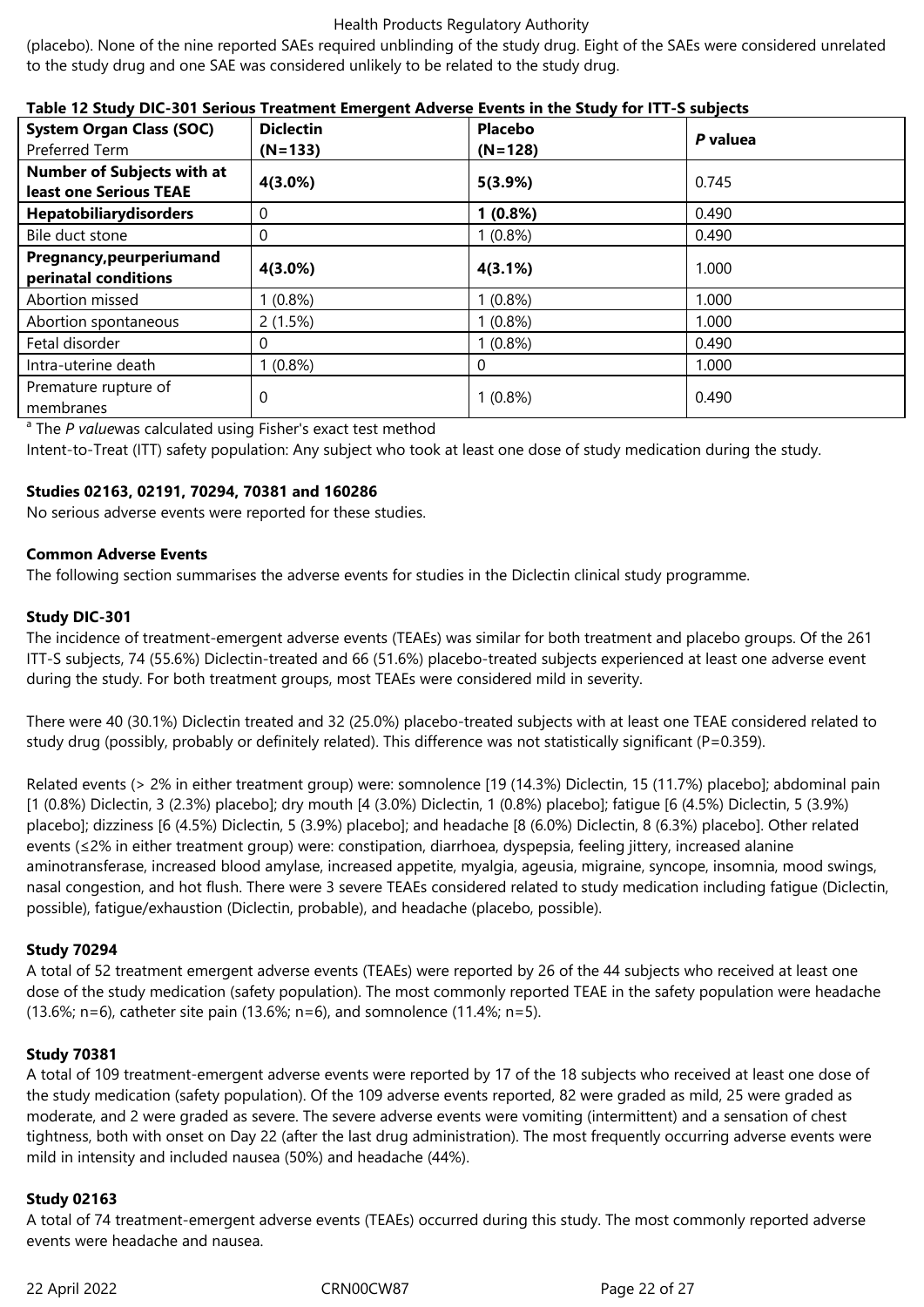Of the 74 TEAEs reported, 38 were graded as mild and 33 were graded as moderate. The severity at onset of the remaining adverse events (n=3) could not be assessed as they were associated with clinically significant post-study laboratory results.

Of the 74 TEAEs reported, the relationship of 2 adverse events was judged as "probable", 15 as "possible", 37 as "remote", and 20 as "unrelated". One adverse event judged as probable with relation to the study medication was associated with each of the two treatments (tablets and oral solution); nine and six adverse events judged to be possible with relation to the study medication were associated with treatments A (tablets) and B (oral solution), respectively.

# **Study 02191**

A total of 51 treatment-emergent adverse events occurred during the study, of which 49 can be analysed per treatment group. The remaining TEAEs (n=2) were clinically significant abnormal laboratory results and could not be assigned to a treatment group (exact time and date of onset unknown). The most commonly reported adverse event was headache.

Of the 51 TEAEs reported, 38 were graded as mild and 10 were graded as moderate. The severity at onset of the remaining adverse events (n=3) could not be assessed as they were associated with clinically significant post-study laboratory results or the severity was not graded at onset.

Of the 51 post-dose adverse events reported, the relationship of 3 adverse events was judged as "probably", 16 as "possible", 23 as "remote", and 9 as "unrelated". Eight adverse events judged to be possible with relation to the study medication were associated with each of the two treatments (fed and fasted); 1 and 2 adverse events judged probably related to the study medication were associated with treatments A (fed) and B (fasted), respectively.

# **Discontinuation due to adverse events Study DIC-301**

Overall, there were 11 subjects that discontinued study drug due to adverse events. Of the subjects who had an adverse event causing discontinuation of study drug, 6 (4.5%) were in the Diclectin treatment group and 5 (3.9%) were in the placebo treatment group.

Of the events leading to study drug withdrawal, 7 non-serious events (4 Diclectin, 3 placebo) were considered related to study drug and included somnolence, syncope, and dizziness for the Diclectin-treated subjects, and dyspepsia, somnolence and abdominal pain for placebo-treated subjects. There were 4 events (2 Diclectin, 2 placebo) of the 11 events leading to early discontinuation of study drug that were considered serious and included missed abortion and spontaneous abortion for Diclectin-treated subjects and spontaneous abortion and bile duct stone for placebo-treated subjects. Three of the SAEs leading to study drug discontinuation were considered not related to the study drug and 1 was considered unlikely related to study drug.

# **Studies 02163, 02191, 70294, 70381 and 160286**

No other significant adverse events were reported for these studies conducted with healthy non-pregnant women.

# **Safety related to interactions**

No studies were conducted with Diclectin to examine potential drug-drug interactions. Theoretical drug-drug interactions for doxylamine succinate and pyridoxine hydrochloride are summarised in the tables below.

# **Table 13 Theoretical Drug-Drug Interactions for Doxylamine succinate**

| <b>Drugs</b>                         | <b>Effect</b> | <b>Clinical Comment</b>                                                                                                                                                                                                     |
|--------------------------------------|---------------|-----------------------------------------------------------------------------------------------------------------------------------------------------------------------------------------------------------------------------|
| Monoamine Oxidase Inhibitors (MAOIs) | Enhance       | MAOIs may prolong and intensify the<br>anticholinergic effects of doxylamine<br>succinate <sup>1,2</sup>                                                                                                                    |
| Antimuscarinic drugs                 | Additive      | There is an increased risk of<br>antimuscarinic side effects when<br>doxylamine is given with other<br>antimuscarinic drugs <sup>1,3</sup>                                                                                  |
| Solid potassium dose forms           | Enhance       | Doxylamine succinate anticholinergic<br>effects may slow the gastrointestinal<br>transit and increase local exposure to<br>high potassium concentration,<br>increasing risks of ulcerative/stenotic<br>lesions <sup>4</sup> |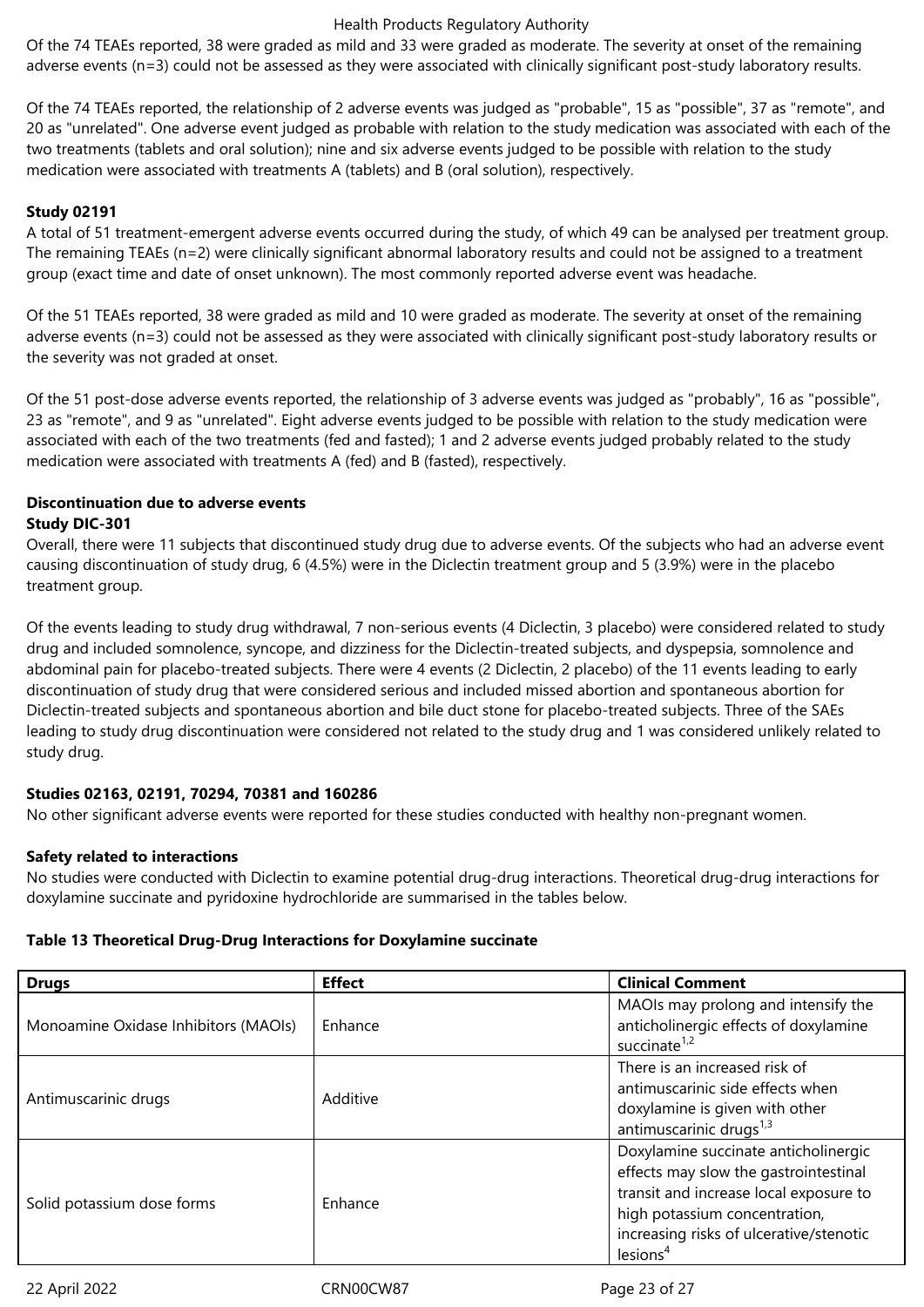| Opioids                                                                                                                                                                                                              | Additive               | May increase risk of severe<br>constipation/paralytic ileus, CNS<br>depression and psychomotor<br>impairment <sup>4</sup>                                                                            |
|----------------------------------------------------------------------------------------------------------------------------------------------------------------------------------------------------------------------|------------------------|------------------------------------------------------------------------------------------------------------------------------------------------------------------------------------------------------|
| Dronabinol, Nabilone                                                                                                                                                                                                 | Additive/ Synergistic  | May increase risk of tachycardia,<br>drowsiness, CNS depression and<br>psychomotor impariment <sup>4</sup>                                                                                           |
| Ezogabine                                                                                                                                                                                                            | Additive               | May increase risk of urinary retention,<br>CNS depression and psychomotor<br>impairment. <sup>4</sup>                                                                                                |
| Metoclopramide                                                                                                                                                                                                       | Antagonistic/ Additive | May decrease gastrointestinal prokinetic<br>effect and increase risk of CNS<br>depression <sup>4</sup>                                                                                               |
| Pramlintide                                                                                                                                                                                                          | Additive               | Anticholinergic effect of doxylamine<br>may further delay gastric emptying (slow<br>gastrointestinal transit) <sup>4</sup>                                                                           |
| Cevimeline                                                                                                                                                                                                           | Antagonistic           | May decrease efficacy of both<br>doxylamine and cevimeline <sup>4</sup>                                                                                                                              |
| Pilocarpine                                                                                                                                                                                                          | Antagonistic           | May decrease efficacy of both<br>doxylamine and pilocarpine. <sup>4</sup><br>If pilocarpine ophthalmic is used<br>doxylamine may decrease the efficacy of<br>the ophthalmic pilocarpine <sup>4</sup> |
| Loperamide                                                                                                                                                                                                           | Additive               | May increase risk of severe<br>constipation/paralytic ileus <sup>4</sup>                                                                                                                             |
| Mirabegron                                                                                                                                                                                                           | Additive               | May increase risk of urinary retention <sup>4</sup>                                                                                                                                                  |
| Zonisamide                                                                                                                                                                                                           | Additive               | Use with drugs possessing<br>anticholinergic effect may increase risk<br>of oligohidrosis, hyperthermia and heat<br>stroke (especially in children) <sup>4</sup>                                     |
| Alcohol and CNS depressants<br>(barbiturates, hypnotics, narcotic<br>analgesics, anxiolytic sedatives and<br>anti-psychotics; other firstgeneration<br>antihistamines; acrivastine, cetirizine or<br>levocetirizine) | Additive               | Doxylamine succinate may increase the<br>risk of CNS depressant effects <sup>1,2</sup>                                                                                                               |

# **Table 14 Theoretical drug-drug interactions for pyridoxine hydrochloride**

| <b>Drugs</b> | <b>Effect</b>                   | <b>Clinical Comment</b>                                                                                                                                                                                                                                                                                                                                                                                |
|--------------|---------------------------------|--------------------------------------------------------------------------------------------------------------------------------------------------------------------------------------------------------------------------------------------------------------------------------------------------------------------------------------------------------------------------------------------------------|
| Levodopa     | Reduces effectiveness           | Pyridoxine enhances peripheral<br>decarboxylation of levodopa reducing<br>the effectiveness of levodopa <sup>1,2</sup><br>Concomitant administration of<br>carbidopa with levodopa prevents the<br>reversal by pyridoxine of levodopa's<br>effects. Pyridoxine hydrochloride should<br>not be administered in dosages greater<br>than 5 mg daily to patients receiving<br>levodopa alone. <sup>1</sup> |
| Altretamine  | Reduced response to altretamine | Data from a randomized trial evaluating<br>altretamine and cisplatin with and<br>without pyridoxine in the treatment of<br>ovarian cancer found that pyridoxine<br>administration adversely affected the<br>response duration of these agents.<br>These results suggest that pyridoxine<br>should not be coadministered with<br>altretamine.                                                           |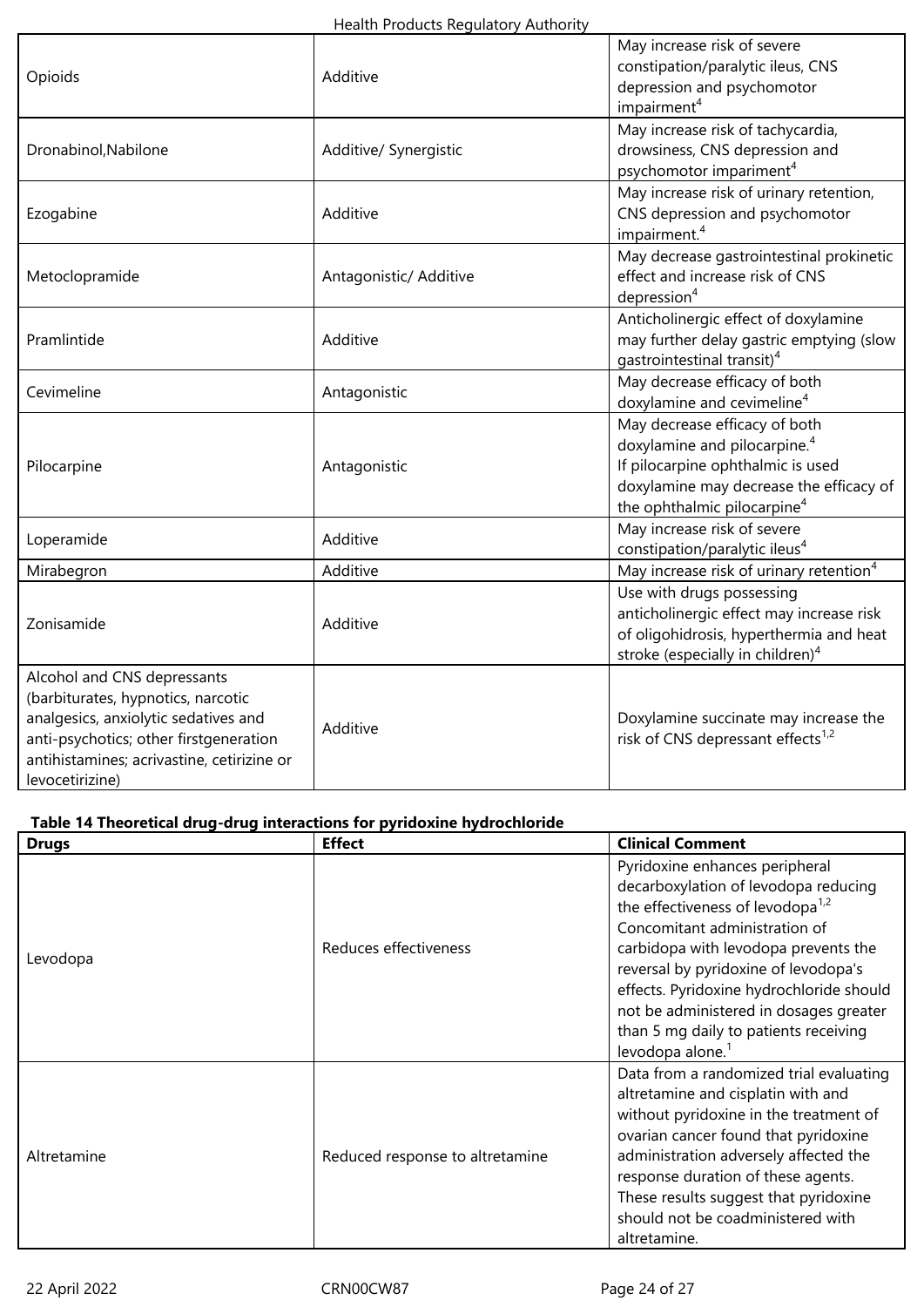### **Post marketing experience**

Extensive post-marketing clinical data exist for Diclectin. The components of Diclectin have been used for the treatment of NVP for over 55 years with over 33 million pregnancies. Diclectin tablets have been marketed in Canada since 1975 and specifically by Duchesnay since 1983. In addition, in the US the product has been marketed by Duchesnay since 2013. Based on the latest PSUR information, Diclectin has been used by over an estimated 5 million women in North America. Annual PSURs continue to support a positive benefit-risk assessment for Diclectin. Furthermore, numerous published clinical data have demonstrated the safety and tolerability of Diclectin for pregnant women. In addition, this product combination has been the subject of many epidemiological studies designed to detect possible teratogenicity. Results from these studies negate an association with foetal abnormalities.

Adverse reactions identified during the post-marketing period are listed alphabetically below. Pyridoxine is a vitamin that is generally recognized as having no adverse effects. These reactions are reported voluntarily from a population of uncertain size; therefore it is not always possible to reliably estimate their frequency or establish a causal relationship to drug exposure.

Cardiac disorders: dyspnoea, palpitation, tachycardia

- Ear and labyrinth disorders: vertigo
- Eye disorders: vision blurred, visual disturbances
- Gastrointestinal disorders: abdominal distension, abdominal pain, constipation, diarrhoea
- General disorders and administration site conditions: chest discomfort, fatigue, irritability, malaise
- Immune system disorders: hypersensitivity
- Nervous system disorders: dizziness, headache, migraines, paresthesia, psychomotor, hyperactivity
- Psychiatric disorders: anxiety, disorientation, insomnia, nightmares
- Renal and urinary disorders: dysuria, urinary retention

Skin and subcutaneous tissue disorders: hyperhidrosis, pruritus, rash, rash maculopapular

# **Published Safety Studies**

Safety of higher than standard doses of Diclectin was evaluated in 225 pregnant women with NVP in an observational, prospective study. A total of 123 women received standard doses of up to 4 tablets a day and 102 women received a higher than standard dose ("supradose") of 5 to 12 tablets/day. The dose ranged from 1 to 12 tablets  $(0.1 - 2.0 \text{ mg/kg/d})$ . Diclectin was given for a mean of 15.4 ±10 weeks in the supradose and 17.2 ±10.3 weeks in the standard dose groups. Two to four weeks following initiation of Diclectin therapy women were interviewed and adverse effects recorded according to a structured questionnaire. Pregnancy outcome was recorded in an additional interview after birth at which time inquiries were also made about the highest dose used as well as length of the NVP symptoms and need for hospitalization.

Despite a 2-fold greater mean maximal dose of Diclectin, women receiving the supradose did not report more prevalent adverse effects of Diclectin. In the supradose group, 32% (31/97) reported sleepiness, tiredness and/or drowsiness compared with 35% (42/122) among the standard dose recipients. Not all endpoints were available from all subjects. There was no association between the dose per kg and rates of reported maternal adverse effects with doses ranging from 0.1 mg/kg to 2.0 mg/kg (1-12 tablets).

Two pregnancies were diagnosed with major malformations (anencephaly and ventricular septal defect), of which one with anencephaly was terminated. Both occurred in the standard dose group. The authors noted that these findings were consistent with rates of birth defects in the general population.

In a prospective comparison study of the new versus old formulations (2004), 150 women with NVP counselled by Motherisk in 2002, using the original preparation of Diclectin and a similar number of women recruited in March 2003 or later, using the new formulation of Diclectin were randomly selected and their characteristics as well as 109 adverse events were compared. The overall rate of adverse events was similar between the years [89 in 2002 (59.3%) and 86 in 2003 (57.3%)], as shown in Table 13. Since patients could have more than one reported adverse event (AE), the number of patients with at least one AE was compared, detecting 74 patients (49.3%) in 2002 and 73 patients (48.7%) in 2003.

# **Table 13 Symptoms for patients taking Diclectin in 2002 versus 2003**

| Symptomas described by the patient | $2002(n=150)$ | $2003(n=150)$ |
|------------------------------------|---------------|---------------|
| Drowsiness                         | 20            | 20            |
| Dopiness                           |               |               |
| Tiredness                          | 20            | 22            |
| Sluggish                           |               |               |
| <b>Dizziness</b>                   | 10            | 10            |
| Sleepiness                         | 25            | 20            |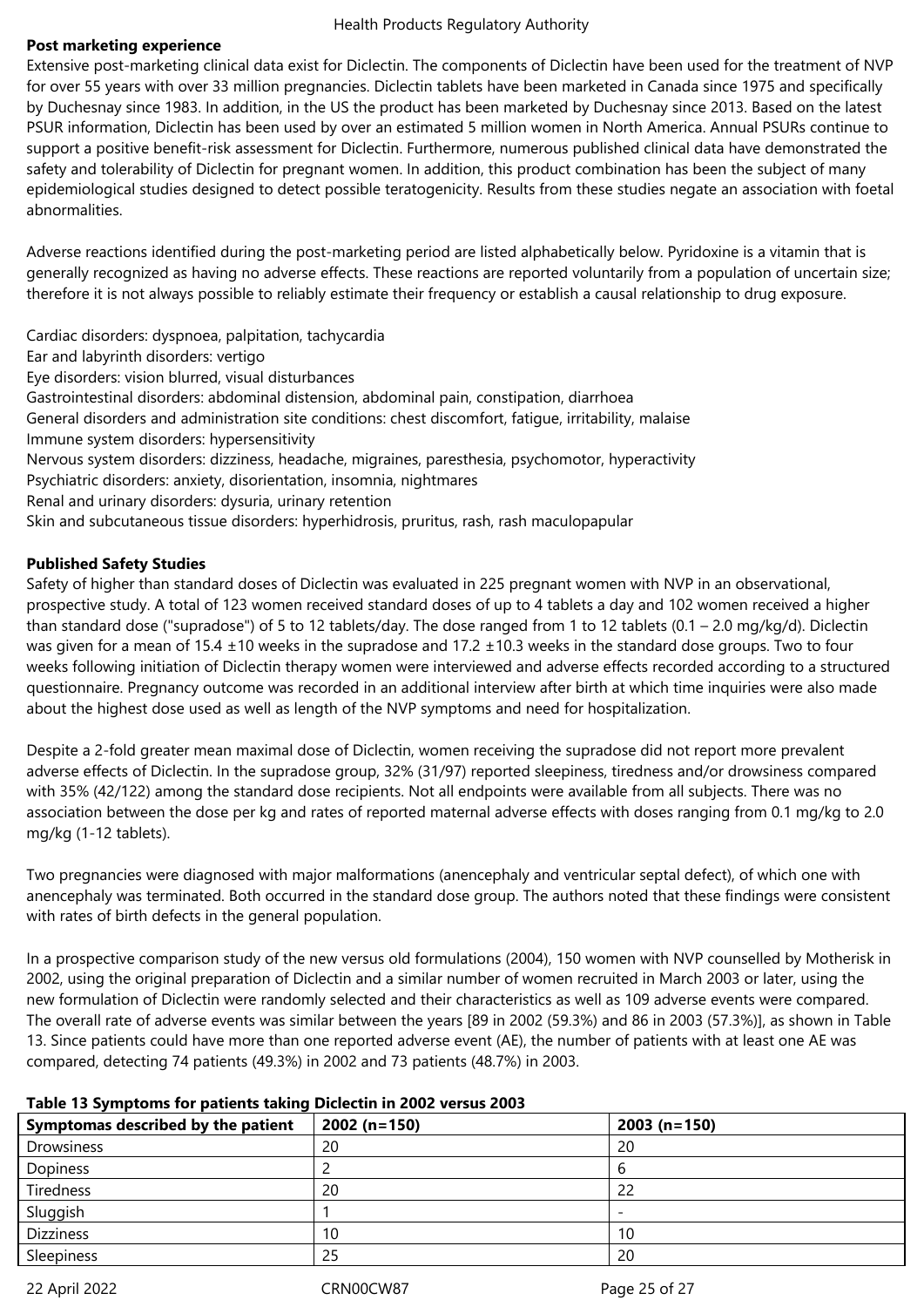| Fatigue               |    |    |
|-----------------------|----|----|
| Dry mouth             |    |    |
| Tremor                |    |    |
| <b>Blurred vision</b> |    | -  |
| Bradycardia           |    |    |
| Agitation             |    |    |
| Grogginess            |    |    |
| <b>Total</b>          | 89 | 86 |

### **Birth outcomes:**

**Table 14 Pregnancy outcomes of included patients, Motherrisk NVP Disease Management and Surveillance Helpline, January 1, 1996 to August 27, 2014**

| <b>Characteristic</b>             | Anti-emetic Polytherapy <sup>a</sup><br>$N = 1148$ | Diclectin Monotherapy <sup>b</sup><br>$N = 128$ |  |
|-----------------------------------|----------------------------------------------------|-------------------------------------------------|--|
| Live Birth                        | 1104 (96.2)                                        | 124 (96.9)                                      |  |
| Miscarriage                       | 33(2.9)                                            | 1(0.8)                                          |  |
| <b>Elective Termination</b>       | 8(0.7)                                             | 2(1.6)                                          |  |
| Fetal Death                       | 3(0.3)                                             | 1(0.8)                                          |  |
| Yes, Major                        | 16(1.4)                                            | 3(2.3)                                          |  |
| Yes, Minor                        | 39(3.4)                                            | 6(4.7)                                          |  |
| Genetic or developmental disorder | 7(0.6)                                             | 1(0.8)                                          |  |
| Unable to assess                  | 5(0.4)                                             | 2(1.6)                                          |  |
| Mean $\pm$ SD                     | $38.7 \pm 2.5$                                     | $39.0 \pm 2.4$                                  |  |
| Median                            | 39                                                 | 40                                              |  |
| Mean $\pm$ SD                     | $3371 \pm 639$                                     | $3461 \pm 590$                                  |  |
| Median                            | 3413.5                                             | 3487                                            |  |

<sup>a</sup> Consists of patients who were exposed to Diclectin in addition to other antiemetics and medications

**b** Consists of patients who were exposed to Diclectin as an antiemetic and did not use any other pharmacological or non-pharmacological therapy other than prenatal multivitamins or nutritional supplements such as Boost or Ensure. These patients are a subset of the Antiemetic Polytherapy Group.

### **Overall conclusion on clinical safety**

Taking into account long duration of clinical use of the combination, the safety data demonstrate an acceptable safety profile for this combination product, in accordance with the FDC requirements.

### **IV.5 Risk Management Plan**

The MAH has submitted a Risk Management Plan (RMP), in accordance with the requirements of Directive 2001/83/EC as amended, describing the pharmacovigilance activities and interventions designed to identify, characterise, prevent or minimise risks relating to Xonvea.

A summary of safety concerns is listed in the table below:

### **Table 15 Summary of safety concerns**

| <b>Summary of safety concerns</b> |                                                 |  |
|-----------------------------------|-------------------------------------------------|--|
| Important identified risks        | Somnolence                                      |  |
|                                   | Drug interaction with MAOIs                     |  |
| Important potential risks         | Drug interaction with CNS depressants           |  |
|                                   | Use in breast-feeding women                     |  |
|                                   | Use in pregnant adolescent females (< 18 years) |  |
| Missing information               | Use in hepatic impaired women                   |  |
|                                   | Use in renal impaired women                     |  |

Routine, pharmacovigilance and risk minimisation activities are planned for all safety concerns which is considered acceptable.

### **IV.6 Discussion of the clinical aspects**

Xonvea was found to be effective and the benefit/risk assessment positive in the treatment of nausea and vomiting of